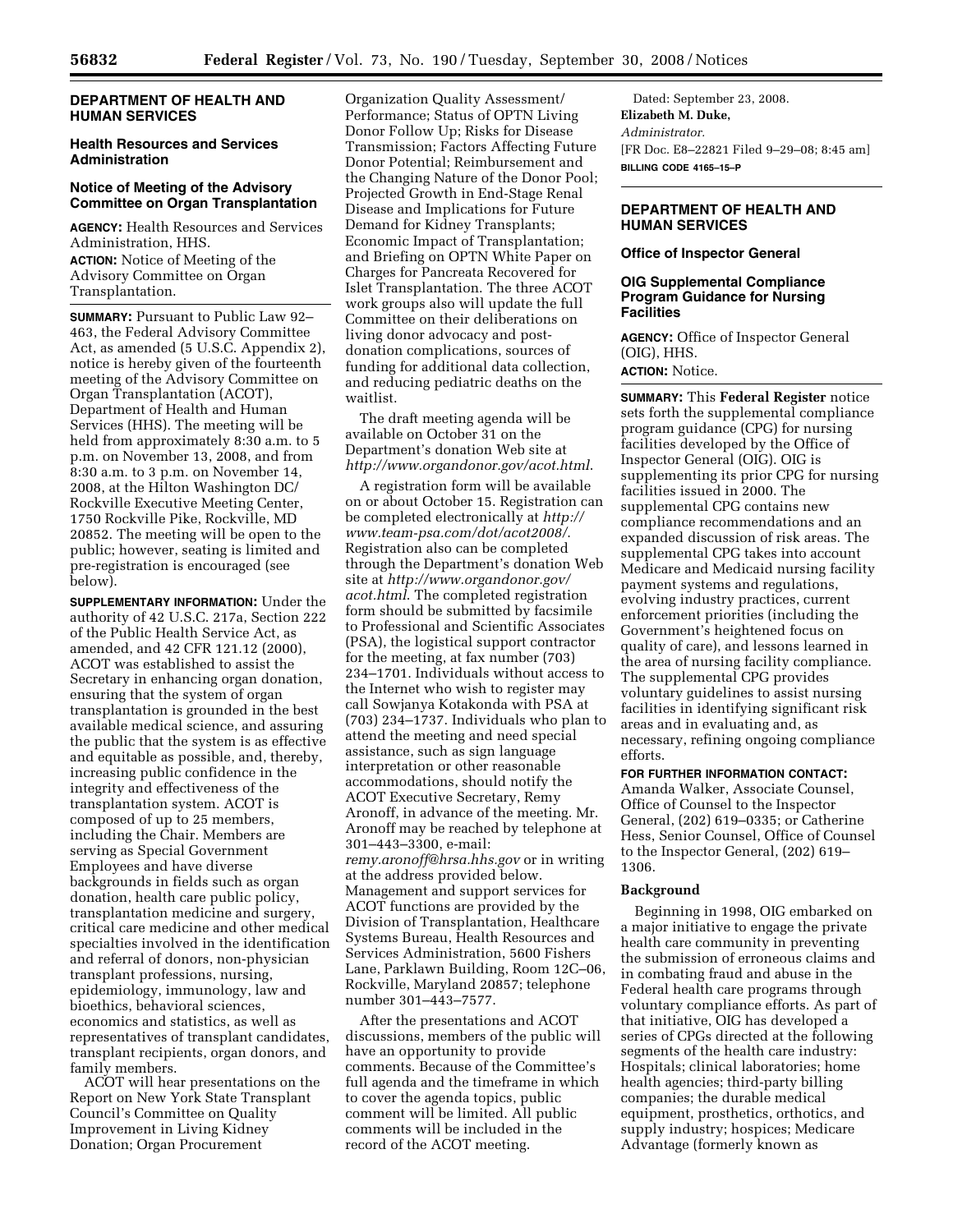Medicare+Choice) organizations; nursing facilities; ambulance suppliers; physicians; and pharmaceutical manufacturers.1 It is our intent that CPGs encourage the development and use of internal controls to monitor adherence to applicable statutes, regulations, and program requirements. The suggestions made in the CPGs are not mandatory, and nursing facilities should not view the CPGs as exhaustive discussions of beneficial compliance practices or relevant risk areas.

OIG originally published a CPG for the nursing facility industry on March 16, 2000.2 Since that time, there have been significant changes in the way nursing facilities deliver, and receive reimbursement for, health care services, as well as significant changes in the Federal enforcement environment and increased concerns about quality of care in nursing facilities, which continues to be a high priority of OIG. In response to these developments, and in an effort to receive initial input on this guidance from interested parties, OIG published a notice in the **Federal Register** on January 24, 2008, seeking stakeholder comments.3 After consideration of the public comments and the issues raised, OIG published a draft supplemental CPG for Nursing Facilities in the **Federal Register** on April 16, 2008, to ensure that that all parties had a reasonable and meaningful opportunity to provide input into the final product.4

We received seven comments on the draft document, all from trade associations. We also held stakeholder meetings with the commenters who chose to meet with us. OIG considered the written comments and input from the meetings during the development of the final supplemental CPG. Commenters uniformly supported OIG's efforts to update the 2000 Nursing Facility CPG. Some of the commenters suggested that OIG clarify the draft supplemental CPG to reflect more fully the role consultant pharmacists can play, in conjunction with other

4*See* 73 FR 20680 (April 16, 2008), ''Draft OIG Supplemental Compliance Program Guidance for Nursing Facilities,'' available on our Web site at *http://oig.hhs.gov/fraud/docs/complianceguidance/ NurseCPGIIFR.pdf.* 

members of residents' care teams, in achieving appropriate medication management in nursing facilities. Other commenters suggested modifications to other aspects of the draft supplemental CPG, including physician roles and contractual issues. The final supplemental CPG incorporates clarifications responsive to these comments. Several commenters suggested legislative or policy changes outside the scope of the supplemental CPG, and those comments are not addressed by the final supplemental CPG.

In the draft supplemental CPG, we specifically solicited suggestions regarding specific measures of compliance program effectiveness tailored to nursing facilities. We did not receive suggestions proposing such measures, and therefore did not include an effectiveness measures section in the final supplemental CPG.

## **OIG Supplemental Compliance Program Guidance for Nursing Facilities**

This document is organized in the following manner:

- I. Introduction
	- A. Benefits of a Compliance Program B. Application of Compliance Program Guidance
- II. Reimbursement Overview
- A. Medicare
- B. Medicaid
- III. Fraud and Abuse Risk Areas
	- A. Quality of Care
	- 1. Sufficient Staffing
	- 2. Comprehensive Resident Care Plans
	- 3. Medication Management
	- 4. Appropriate Use of Psychotropic **Medications**
	- 5. Resident Safety
- (a) Promoting Resident Safety
- (b) Resident Interactions
- (c) Staff Screening
- B. Submission of Accurate Claims
- 1. Proper Reporting of Resident Case-Mix by SNFs
- 2. Therapy Services
- 3. Screening for Excluded Individuals and Entities
- 4. Restorative and Personal Care Services
- C. The Federal Anti-Kickback Statute
- 1. Free Goods and Services
- 2. Service Contracts
- (a) Non-Physician Services
- (b) Physician Services
- 3. Discounts
- (a) Price Reductions
- (b) Swapping
- 4. Hospices
- 5. Reserved Bed Payments
- D. Other Risk Areas
- 1. Physician Self-Referrals
- 2. Anti-Supplementation
- 3. Medicare Part D
- E. HIPAA Privacy and Security Rules
- IV. Other Compliance Considerations A. An Ethical Culture
- B. Regular Review of Compliance Program Effectiveness V. Self-Reporting
- VI. Conclusion

#### **I. Introduction**

Continuing its efforts to promote voluntary compliance programs for the health care industry, the Office of Inspector General (OIG) of the Department of Health and Human Services (Department) publishes this Supplemental Compliance Program Guidance (CPG) for Nursing Facilities.5 This document supplements, rather than replaces, OIG's 2000 Nursing Facility CPG, which addressed the fundamentals of establishing an effective compliance program for this industry.6

Neither this supplemental CPG, nor the original 2000 Nursing Facility CPG, is a model compliance program. Rather, the two documents collectively offer a set of guidelines that nursing facilities should consider when developing and implementing a new compliance program or evaluating an existing one. We are mindful that many nursing facilities have already devoted substantial time and resources to compliance efforts. For those nursing facilities with existing compliance programs, this document may serve as a roadmap for updating or refining their compliance plans. For facilities with emerging compliance programs, this supplemental CPG, read in conjunction with the 2000 Nursing Facility CPG, should facilitate discussions among facility leadership regarding the inclusion of specific compliance components and risk areas.

In drafting this supplemental CPG, we considered, among other things, public comments; relevant OIG and Centers for Medicare & Medicaid Services (CMS) statutory and regulatory authorities (including CMS's regulations governing long-term care facilities at 42 CFR part 483; CMS transmittals, program memoranda, and other guidance; and the Federal fraud and abuse statutes, together with the anti-kickback safe

<sup>1</sup>Copies of the CPGs are available on our Web site at *http://www.oig.hhs.gov/fraud/ complianceguidance.html.* 

<sup>2</sup>*See* 65 FR 14289 (March 16, 2000), ''Publication of the OIG Compliance Program Guidance for Nursing Facilities'' (2000 Nursing Facility CPG), available on our Web site at *http://oig.hhs.gov/ authorities/docs/cpgnf.pdf.* 

<sup>3</sup>*See* 73 FR 4248 (January 24, 2008), ''Solicitation of Information and Recommendations for Revising the Compliance Program Guidance for Nursing Facilities,'' available on our Web site at *http:// oig.hhs.gov/authorities/docs/08/ CPG*\_*Nursing*\_*Facility*\_*Solicitation.pdf.* 

<sup>5</sup>For purposes of convenience in this guidance, the term ''nursing facility'' or ''facility'' includes a skilled nursing facility (SNF) and a nursing facility (NF) that meet the requirements of sections 1819 and 1919 of the Social Security Act (Act) (42 U.S.C. 1395i–3, 1396r), respectively, as well as entities that own or operate such facilities. Where appropriate, we distinguish SNFs from NFs. While long-term care providers other than SNFs or NFs, such as assisted living facilities, should find this CPG useful, we recognize that they may be subject to different laws, rules, and regulations and, accordingly, may have different or additional risk areas and may need to adopt different compliance strategies. We encourage all long-term care providers to establish and maintain effective compliance programs.

<sup>6</sup>*See* 2000 Nursing Facility CPG, *supra* note 2.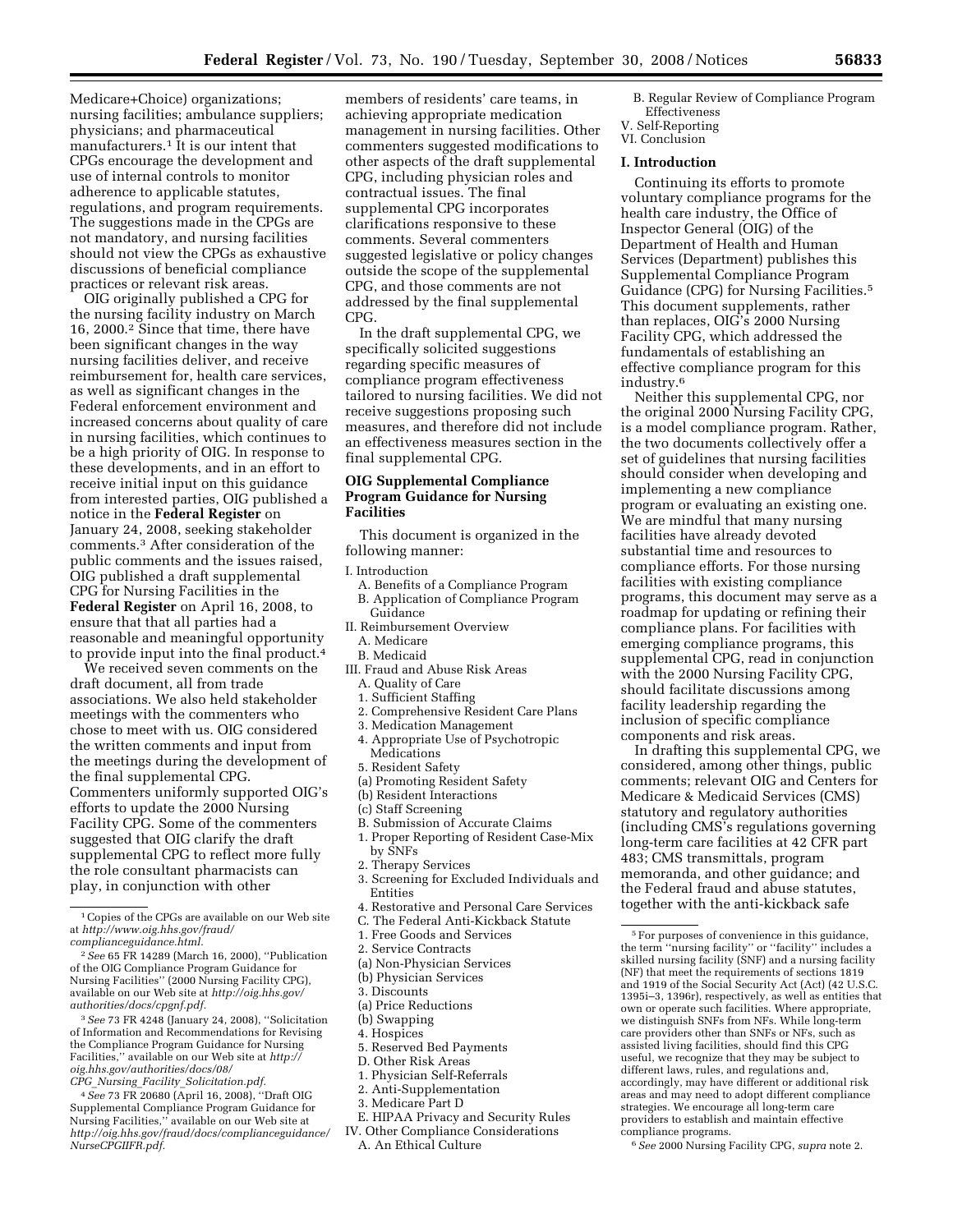harbor regulations and preambles); other OIG guidance (such as OIG advisory opinions, special fraud alerts, bulletins, and other public documents); experience gained from investigations conducted by OIG's Office of Investigations, the Department of Justice (DOJ), and the State Medicaid Fraud Control Units; and relevant reports issued by OIG's Office of Audit Services and Office of Evaluation and Inspections. We also consulted with CMS, DOJ, and nursing facility resident advocates.

This supplemental CPG responds to developments in the nursing facility industry, including significant changes in the way nursing facilities deliver, and receive reimbursement for, health care services, evolving business practices, and changes in the Federal enforcement environment. Moreover, this supplemental CPG reflects OIG's continued focus on quality of care in nursing facilities. Together with our law enforcement partners, we have used, with increasing frequency, Federal civil fraud remedies to address cases involving poor quality of care, including troubling failure of care on a systemic level in some organizations. To promote compliance and prevent fraud and abuse, OIG is supplementing the 2000 Nursing Facility CPG with specific risk areas related to quality of care, claims submissions, the Federal anti-kickback statute, and other emerging areas.

## *A. Benefits of a Compliance Program*

Nursing facilities are vital to the health and welfare of millions of Americans. OIG recognizes that most facilities and the people who work in them strive daily to provide high quality, compassionate, cost-effective care to residents. A successful compliance program addresses the public and private sectors' common goals of reducing fraud and abuse, enhancing health care providers' operations, improving the quality of health care services, and reducing their overall cost. Meeting these goals benefits the nursing facility industry, the Government, and residents alike. Compliance programs help nursing facilities fulfill their legal duty to provide quality care; to refrain from submitting false or inaccurate claims or cost information to the Federal health care programs; and to avoid engaging in other illegal practices.

A nursing facility may gain important additional benefits by voluntarily implementing a compliance program, including:

• Demonstrating the nursing facility's commitment to honest and responsible corporate conduct;

• Increasing the likelihood of preventing unlawful and unethical behavior or identifying and correcting such behavior at an early stage;

• Encouraging employees and others to report potential problems, which permits appropriate internal inquiry and corrective action and reduces the risk of False Claims Act lawsuits, and administrative sanctions (*e.g.*, penalties, assessments, and exclusion), as well as State actions;

• Minimizing financial loss to the Government and taxpayers, as well as corresponding financial loss to the nursing facility;

• Enhancing resident satisfaction and safety through the delivery of improved quality of care; and

• Improving the nursing facility's reputation for integrity and quality, increasing its market competitiveness and reputation in the community.

OIG recognizes that implementation of a compliance program may not entirely eliminate improper or unethical conduct from nursing facility operations. However, an effective compliance program demonstrates a nursing facility's good faith effort to comply with applicable statutes, regulations, and other Federal health care program requirements, and may significantly reduce the risk of unlawful conduct and corresponding sanctions.

## *B. Application of Compliance Program Guidance*

Given the diversity of the nursing facility industry, there is no single ''best'' nursing facility compliance program. OIG recognizes the complexities of the nursing facility industry and the differences among facilities. Some nursing facilities are small and may have limited resources to devote to compliance measures; others are affiliated with well-established, large, multi-facility organizations with a widely dispersed work force and significant resources to devote to compliance.

Accordingly, OIG does not intend this supplemental CPG to be a ''one-size-fitsall'' guidance. OIG strongly encourages nursing facilities to identify and focus their compliance efforts on those areas of potential concern or risk that are most relevant to their organizations. A nursing facility should tailor its compliance measures to address identified risk areas and to fit the unique environment of the facility (including its structure, operations, resources, the needs of its resident population, and prior enforcement experience). In short, OIG recommends that each nursing facility adapt the objectives and principles underlying

this guidance to its own particular circumstances.

In section II below, for contextual purposes, we provide a brief overview of the reimbursement system. In section III, entitled ''Fraud and Abuse Risk Areas,'' we present several fraud and abuse risk areas that are particularly relevant to the nursing facility industry. Each nursing facility should carefully examine these risk areas and identify those that potentially affect it. Next, in section IV, "Other Compliance Considerations,'' we offer recommendations for establishing an ethical culture and for assessing and improving an existing compliance program. Finally, in section V, ''Self-Reporting,'' we set forth the actions nursing facilities should take if they discover credible evidence of misconduct.

#### **II. Reimbursement Overview**

We begin with a brief overview of Medicare and Medicaid reimbursement for nursing facilities as context for the subsequent risk areas section. This overview is intended to be a summary only. It does not establish or interpret any program rules or regulations. Nursing facilities are advised to consult the relevant program's payment, coverage, and participation rules, regulations, and guidance, which change over time. Any questions regarding payment, coverage, or participation in the Medicare or Medicaid programs should be directed to the relevant contractor, carrier, CMS office, or State Medicaid agency.

#### *A. Medicare*

Medicare reimbursement to SNFs and NFs depends on several factors, including the character of the facility, the beneficiary's circumstances, and the type of items and services provided. Generally speaking, SNFs are Medicarecertified facilities that provide extended skilled nursing or rehabilitative care under Medicare Part A. They are typically reimbursed under Part A for the costs of most items and services, including room, board, and ancillary items and services. In some circumstances (discussed further below), SNFs may receive payment under Medicare Part B. Facilities that are not SNFs are not reimbursed under Part A. They may be reimbursed for some items and services under Part B.

Medicare pays SNFs under a prospective payment system (PPS) for beneficiaries covered by the Part A extended care benefit.7 Covered

<sup>7</sup>Section 1888(e) of the Act (42 U.S.C. 1395yy(e)) (noting the PPS rate applied to services provided on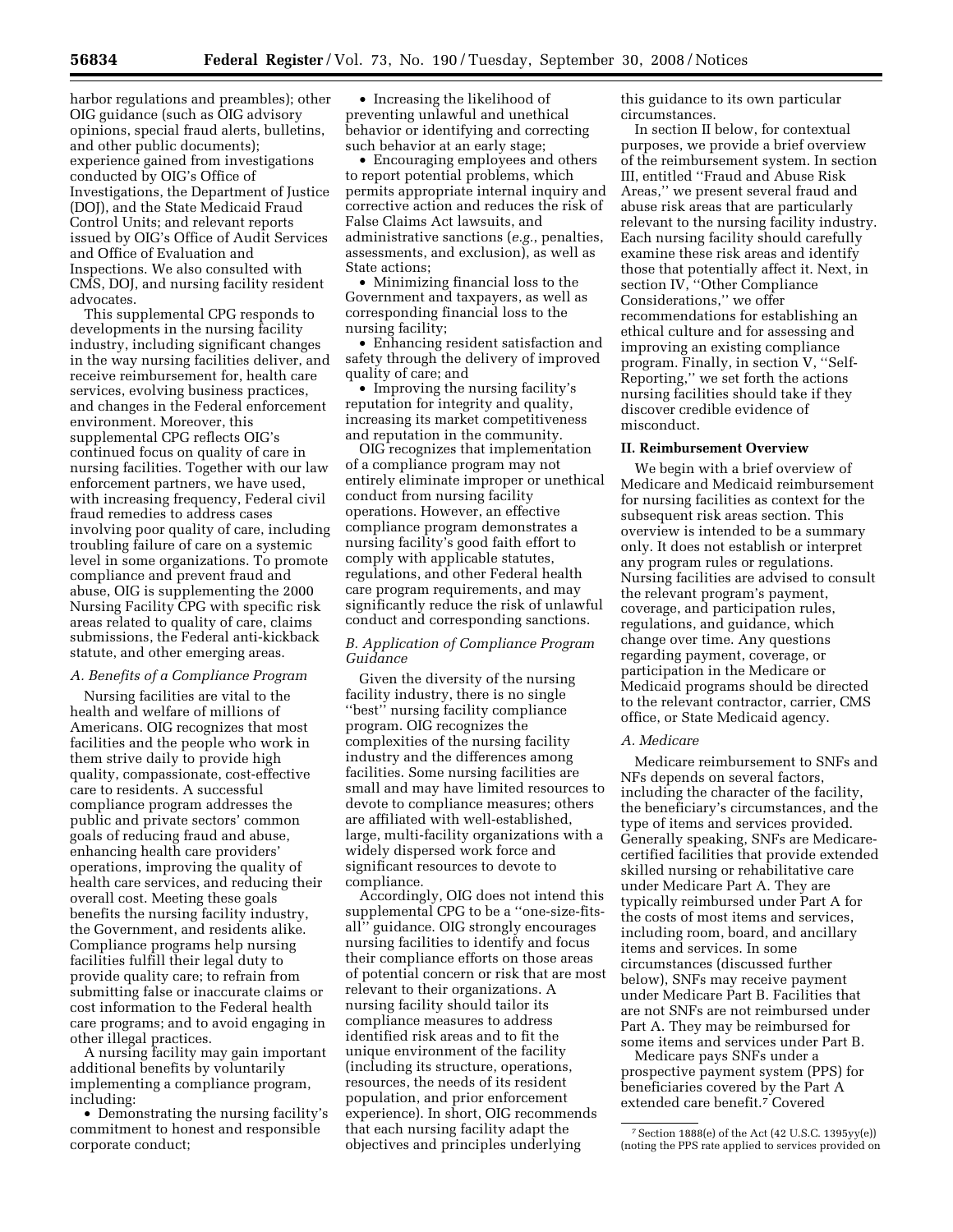beneficiaries are those who require skilled nursing or rehabilitation services and receive the services from a Medicare-certified SNF after a qualifying hospital stay of at least 3 days.8 The PPS rate is a fixed, per diem rate.9 The maximum benefit is 100 days

per "spell of illness."<sup>10</sup> CMS adjusts the PPS per diem rate per resident to ensure that the level of payment made for a particular resident reflects the resource intensity that would typically be associated with that resident's clinical condition.11 This methodology, referred to as the Resource Utilization Group (RUG) classification system, currently in version RUG-III, uses beneficiary assessment data extrapolated from the Minimum Data Set (MDS) to assign beneficiaries to one of the RUG-III groups.12 The MDS is composed of data variables for each resident, including diagnoses, treatments, and an evaluation of the resident's functional status, which are collected via a Resident Assessment Instrument (RAI).13 Such assessments are conducted at established intervals throughout a resident's stay. The resident's RUG assignment and payment rate are then adjusted accordingly for each interval.14

The PPS payments cover virtually all of the SNF's costs for furnishing services to Medicare beneficiaries covered under Part A. Under the ''consolidated billing'' rules, SNFs bill Medicare for most of the services provided to Medicare beneficiaries in SNF stays covered under Part A, including items and services that outside practitioners and suppliers provide under arrangement with the SNF.15 The SNF is responsible for paying the outside practitioners and suppliers for these services.<sup>16</sup> Services

9Section 1888(e) of the Act (42 U.S.C. 1395yy(e)). 10Section 1812(a)(2)(A) of the Act (42 U.S.C. 1395d(a)(2)(A)).

13Sections 1819(b)(3) and 1919(b)(3) of the Act (42 U.S.C. 1395i–3(b)(3), 1396r(b)(3)), and their implementing regulation, 42 CFR 483.20, require nursing facilities participating in the Medicare or Medicaid programs to use a standardized RAI to assess each nursing facility resident's strengths and needs.

14*See id.* 

15Sections 1842(b)(6)(E) and 1862(a)(18) of the Act (42 U.S.C. 1395u, 1395aa); Section 1888(e) of the Act (42 U.S.C. 1395yy(e)) (noting the PPS rate applied to services provided on or after July 1, 1998). *See also* Consolidated Billing, *supra* note 7. 16*See id.* 

The consolidated billing requirement does not apply to a small number of excluded services, such as physician professional fees and certain ambulance services.<sup>19</sup> These excluded services are separately billable to Part B by the individual or entity furnishing the service. For example, professional services furnished personally by a physician to a Part A SNF resident are excluded from consolidated billing and are billed by the physician to the Part B carrier.20

Some Medicare beneficiaries reside in a Medicare-certified SNF, but are not eligible for Part A extended care benefits (*e.g.*, a beneficiary who did not have a qualifying hospital stay of at least 3 days or a beneficiary who has exhausted his or her Part A benefit). These beneficiaries—sometimes described as being in "non-covered Part A stays" may still be eligible for Part B coverage of certain individual services. Consolidated billing would not apply to such individual services, with the exception of therapy services.<sup>21</sup> Physical therapy, occupational therapy, and speech language pathology services furnished to SNF residents are always subject to consolidated billing.<sup>22</sup> Claims for therapy services furnished during a non-covered Part A stay must be submitted to Medicare by the SNF itself.23 Thus, according to CMS guidance, the SNF is reimbursed under the Medicare fee schedule for the therapy services, and is responsible for reimbursing the therapy provider.24

When a beneficiary resides in a nursing facility (or part thereof) that is not certified as an SNF by Medicare, the beneficiary is not considered an SNF

21Section 1888(e)(2)(A) of the Act (42 U.S.C. 1395yy(e)(2)(A)); CMS, ''Skilled Nursing Facilities (SNF) Consolidated Billing (CB) as It Relates to Therapy Services,'' MLN Matters Number: SE0518 (MLN Matters SE0518), available on CMS's Web site at *http://www.cms.hhs.gov/MLNMattersArticles/ downloads/SE0518.pdf.* 

resident for Medicare billing purposes.25 Accordingly, ancillary services, including therapy services, are not subject to consolidated billing.26 Either the supplier of the ancillary service or the facility may bill the Medicare carrier for the Part B items and services directly.27 In these circumstances, it is the joint responsibility of the facility and the supplier to ensure that only one of them bills Medicare.

Part B coverage for durable medical equipment (DME) presents special circumstances because the benefit extends only to items furnished for use in a patient's home.28 DME furnished for use in an SNF or in certain other facilities providing skilled care is not covered by Part B. Instead, such DME is covered by the Part A PPS payment or applicable inpatient payment.29 In some cases, NFs that are not SNFs can be considered a ''home'' for purposes of DME coverage under Part B.30

## *B. Medicaid*

Medicaid provides another means for nursing facility residents to pay for skilled nursing care, as well as room and board in a nursing facility certified by the Government to provide services to Medicaid beneficiaries. Medicaid is a State and Federal program that covers certain groups of low-income and medically needy people. Medicaid also helps residents dually eligible for Medicare and Medicaid pay their Medicare premiums and cost-sharing amounts. Because Medicaid eligibility criteria, coverage limitations, and reimbursement rates are established at the State level, there is significant variation across the nation. Many States, however, pay nursing facilities a flat daily rate that covers room, board, and routine care for Medicaid beneficiaries.

## **III. Fraud and Abuse Risk Areas**

This section should assist nursing facilities in their efforts to identify operational areas that present potential liability risks under several key Federal fraud and abuse statutes and regulations. This section focuses on areas that are currently of concern to the enforcement community. It is not intended to address all potential risk areas for nursing facilities. Identifying a particular practice or activity in this section is not intended to imply that the practice or activity is necessarily illegal

or after July 1, 1998). *See also* CMS, ''Consolidated Billing,'' available on CMS's Web site at *http:// www.cms.hhs.gov/SNFPPS/* 

*<sup>05</sup>*\_*ConsolidatedBilling.asp.* 

<sup>8</sup>Sections 1812(a)(2) and 1861(i) of the Act (42 U.S.C. 1395d(a)(2), 1395x(i)).

 $^{11}$  Section  $1888 \times (e)(4) \times (i)$  of the Act (42 U.S.C. 1395yy(e)(4)(G)(i)).

<sup>12</sup> *Id.* 

covered by this consolidated billing requirement include, by way of example, physical therapy, occupational therapy, and speech therapy services; certain non-self-administered drugs and supplies furnished ''incident to'' a physician's services (*e.g.*, ointments, bandages, and oxygen); braces and orthotics; and the technical component of most diagnostic tests.17 These items and services must be billed to Medicare by the SNF.18

<sup>17</sup>Section 1888(e) of the Act (42 U.S.C. 1395yy); Consolidated Billing, *supra* note *7*.

<sup>18</sup> *Id.* 

<sup>19</sup> *Id.* 

<sup>20</sup> *Id.* 

<sup>22</sup> *Id.* 

<sup>23</sup>MLN Matters SE0518, *supra* note 21. 24 Id.

<sup>25</sup> *Id.* 

<sup>26</sup> *Id.*  27 *Id.* 

<sup>28</sup>Section 1861(n) of the Act (42 U.S.C. 1395x(n)).  $^{29}\,$  Section 1861(h)(5) of the Act (42 U.S.C.  $1395x(h)(5)$ ).

<sup>30</sup>Section 1861(n) of the Act (42 U.S.C. 1395x(n)).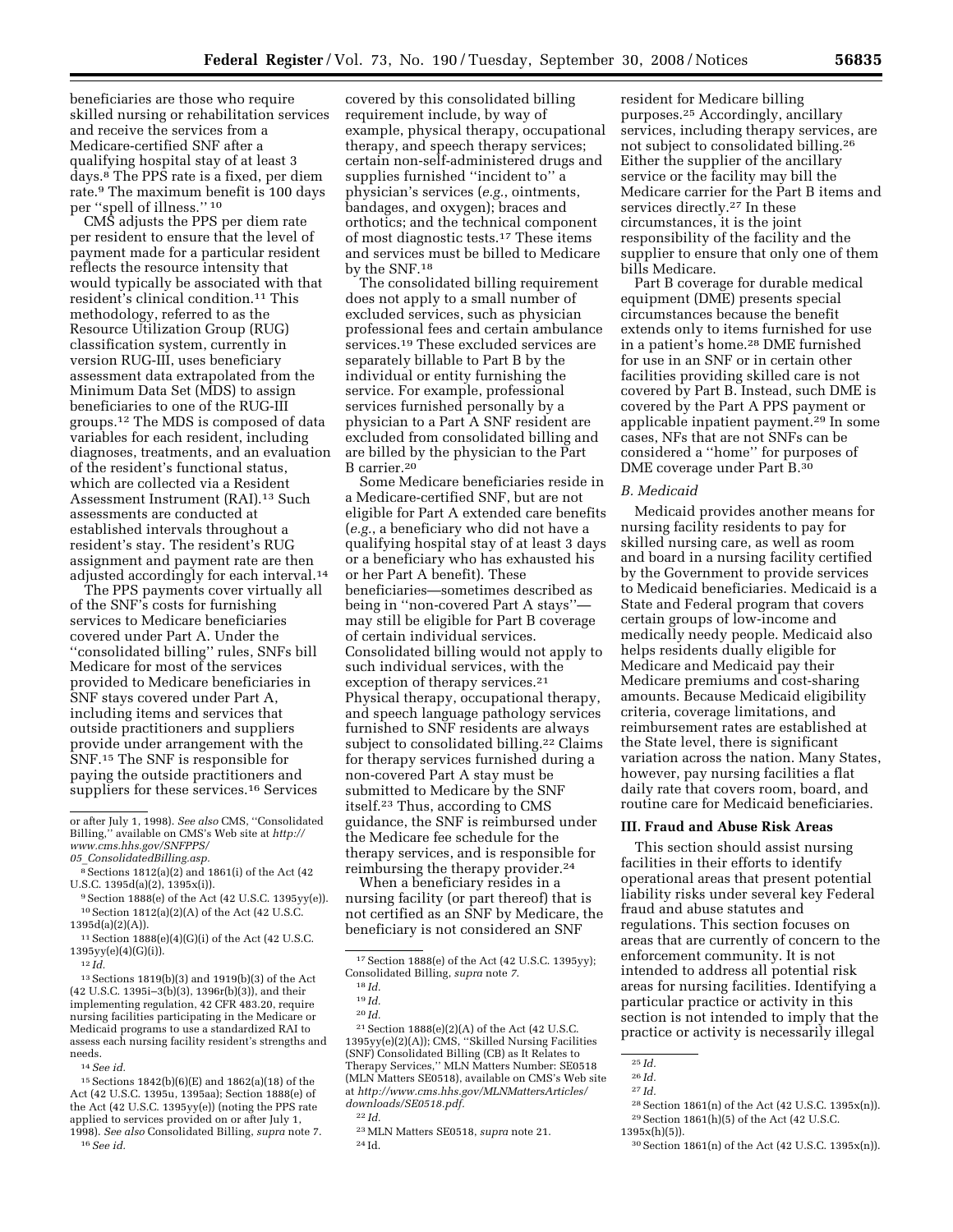in all circumstances or that it may not have a valid or lawful purpose. This section addresses the following areas of significant concern for nursing facilities: Quality of care, submission of accurate claims, Federal anti-kickback statute, other risk areas, and Health Insurance Portability and Accountability Act of 1996 (HIPAA) privacy and security rules.

This guidance does not create any new law or legal obligations, and the discussions in this guidance are not intended to present detailed or comprehensive summaries of lawful or unlawful activity. This guidance is not intended as a substitute for consultation with CMS, a facility's fiscal intermediary or Program Safeguard Contractor, a State Medicaid agency, or other relevant State agencies with respect to the application and interpretation of payment, coverage, licensure, or other provisions that are subject to change. Rather, this guidance should be used as a starting point for a nursing facility's legal review of its particular practices and for development or refinement of policies and procedures to reduce or eliminate potential risk.

### *A. Quality of Care*

By 2030, the number of older Americans is estimated to rise to 71 million,<sup>31</sup> making the aging of the U.S. population ''one of the major public health challenges we face in the 21st century.'' 32 In addressing this challenge, a national focus on the quality of health care is emerging.

In cases that involve failure of care on a systemic and widespread basis, the nursing facility may be liable for submitting false claims for reimbursement to the Government under the Federal False Claims Act, the Civil Monetary Penalties Law (CMPL), or other authorities that address false and fraudulent claims or statements made to the Government.33 Thus,

33 ''Listening Session: Abuse of Our Elders: How We Can Stop It: Hearing Before the Senate Special Committee on Aging,'' 110th Congress (2007) (testimony of Gregory Demske, Assistant Inspector General for Legal Affairs, Office of Inspector General, U.S. Department of Health and Human Services), available at *http://aging.senate.gov/ events/hr178gd.pdf*; *see also* 18 U.S.C. 287 (concerning false, fictitious, or fraudulent claims); 18 U.S.C. 1001 (concerning statements or entries generally); 18 U.S.C. 1035 (concerning false statements relating to health care matters); 18 U.S.C. 1347 (concerning health care fraud); 18 U.S.C. 1516

compliance with applicable quality of care standards and regulations is essential for the lawful behavior and success of nursing facilities.

Nursing facilities that fail to make quality a priority, and consequently fail to deliver quality health care, risk becoming the target of governmental investigations. Highlighted below are common risk areas associated with the delivery of quality health care to nursing facility residents that frequently arise in enforcement cases. These include sufficient staffing, comprehensive care plans, medication management, appropriate use of psychotropic medications, and resident safety. This list is not exhaustive. Moreover, nursing facilities should recognize that these issues are often inter-related. Nursing facilities that attempt to address one issue will often find that they must address other areas as well. The risk areas identified in sections III.B. (Submission of Accurate Claims), III.C. (Anti-Kickback), and III.D. (Other Risk Areas) below are also intertwined with quality of care risk areas and should be considered as well.

As a starting point, nursing facilities should familiarize themselves with 42 CFR part 483 (part 483), which sets forth the principal requirements for nursing facility participation in the Medicare and Medicaid programs. It is essential that key members of the organization understand these requirements and support their facility's commitment to compliance with these regulations. Targeted training for care providers, managers, administrative staff, officers, and directors on the requirements of part 483 will help nursing facilities ensure that they are fulfilling their obligation to provide quality health care.34

(concerning obstruction of a Federal audit); the Federal False Claims Act (31 U.S.C. 3729–3733); section 1128A of the Act (42 U.S.C. 1320a–7a) (concerning civil monetary penalties); section 1128B(c) of the Act (42 U.S.C. 1320a–7b(c)) (concerning false statements or representations with respect to condition or operation of institutions). In addition to the Federal criminal, civil, and administrative liability for false claims and kickback violations outlined in this CPG, nursing facilities also face exposure under State laws, including criminal, civil, and administrative sanctions.

34The requirement to deliver quality health care is a continuing obligation for nursing facilities. As regulations change, so too should the training. Therefore, this recommendation envisions more than an initial employee ''orientation'' training on the nursing facility's obligations to provide quality health care. CMS has multiple resources available to assist nursing facilities in developing training programs. See CMS, ''Sharing Innovations in Quality, Resources for Long Term Care,'' available on CMS's Web site at *http://siq.air.org/default.aspx*; CMS, ''Skilled Nursing Facilities/Long-Term Care Open Door Forum,'' available on CMS's Web site at *http://www.cms.hhs.gov/OpenDoorForums/* 

## 1. Sufficient Staffing

OIG is aware of facilities that have systematically failed to provide staff in sufficient numbers and with appropriate clinical expertise to serve their residents. Although most facilities strive to provide sufficient staff, nursing facilities must be mindful that Federal law requires sufficient staffing necessary to attain or maintain the highest practicable physical, mental, and psychosocial well-being of residents.35 Thus, staffing numbers and staff competency are critical.

The relationship between staff ratios, staff competency, and quality of care is complex.36 No single staffing model will suit every facility. A staffing model that works in a nursing facility today may not meet the facility's needs in the future. Nursing facilities, therefore, are strongly encouraged to assess their staffing patterns regularly to evaluate whether they have sufficient staff members who are competent to care for the unique acuity levels of their residents.

Important considerations for assessing staffing models include, among others, resident case-mix, staff skill levels, staffto-resident ratios, staff turnover,<sup>37</sup> staffing schedules, disciplinary records, payroll records, timesheets, and adverse

35Sections 1819(b)(4)(A) and 1919(b)(4)(A) of the Act (42 U.S.C. 1395i–3(b)(4)(A), 1396r(b)(4)(A)); 42 CFR 483.30.

36For example, State nursing facility staffing standards, which exist for the majority of States, vary in types of regulated staff, the ratios of staff, and the facilities to which the regulations apply. *See* Jane Tilly, *et al.,* ''State Experiences with Minimum Nursing Staff Ratios for Nursing Facilities: Findings from Case Studies of Eight States'' (November 2003) (joint paper by The Urban Institute and the Department), available at *http:// aspe.hhs.gov/daltcp/reports/8statees.htm*.

37Nursing facilities operate in an environment of high staff turnover where it is difficult to attract, train, and retain an adequate workforce. Turnover among nurse aides, who provide most of the handson care in nursing facilities, means that residents are constantly receiving care from new staff who often lack experience and knowledge of individual residents. Furthermore, research correlates staff shortages and insufficient training with substandard care. *See* OIG, OEI Report OEI–01–04–00070, ''Emerging Practices in Nursing Homes,'' March 2005, available on our Web site at *http:// oig.hhs.gov/oei/reports/oei-01-04-00070.pdf*  (reviewing emerging practices that nursing facility administrators believe reduce their staff turnover).

<sup>31</sup>Centers for Disease Control and Prevention (CDC), ''The State of Aging and Health in America 2007,'' available on CDC's Web site at *http:// www.cdc.gov/aging/pdf/saha*\_*2007.pdf.* 

<sup>32</sup> *Id.* (quoting Julie Louise Gerberding, M.D., MPH, Director, CDC, U.S. Department of Health and Human Services).

*<sup>25</sup>*\_*ODF*\_*SNFLTC.asp*; CMS, ''State Operations Manual,'' Pub. No. 100–07, available on CMS's Web site at *http://www.cms.hhs.gov/Manuals/IOM/ list.asp*; *see also* Medicare Quality Improvement Community, ''MedQIP—Medicare Quality Improvement Community,'' available on CMS's Web site at *http://www.medqic.org*. Nursing facilities may also find it useful to review the CMS Quality Improvement Organizations Statement of Work, available at *http://www.cms.hhs.gov/ QualityImprovementOrgs/04*\_*9thsow.asp*. In addition, facilities may wish to stay abreast of emerging best practices, which are often promoted by industry associations.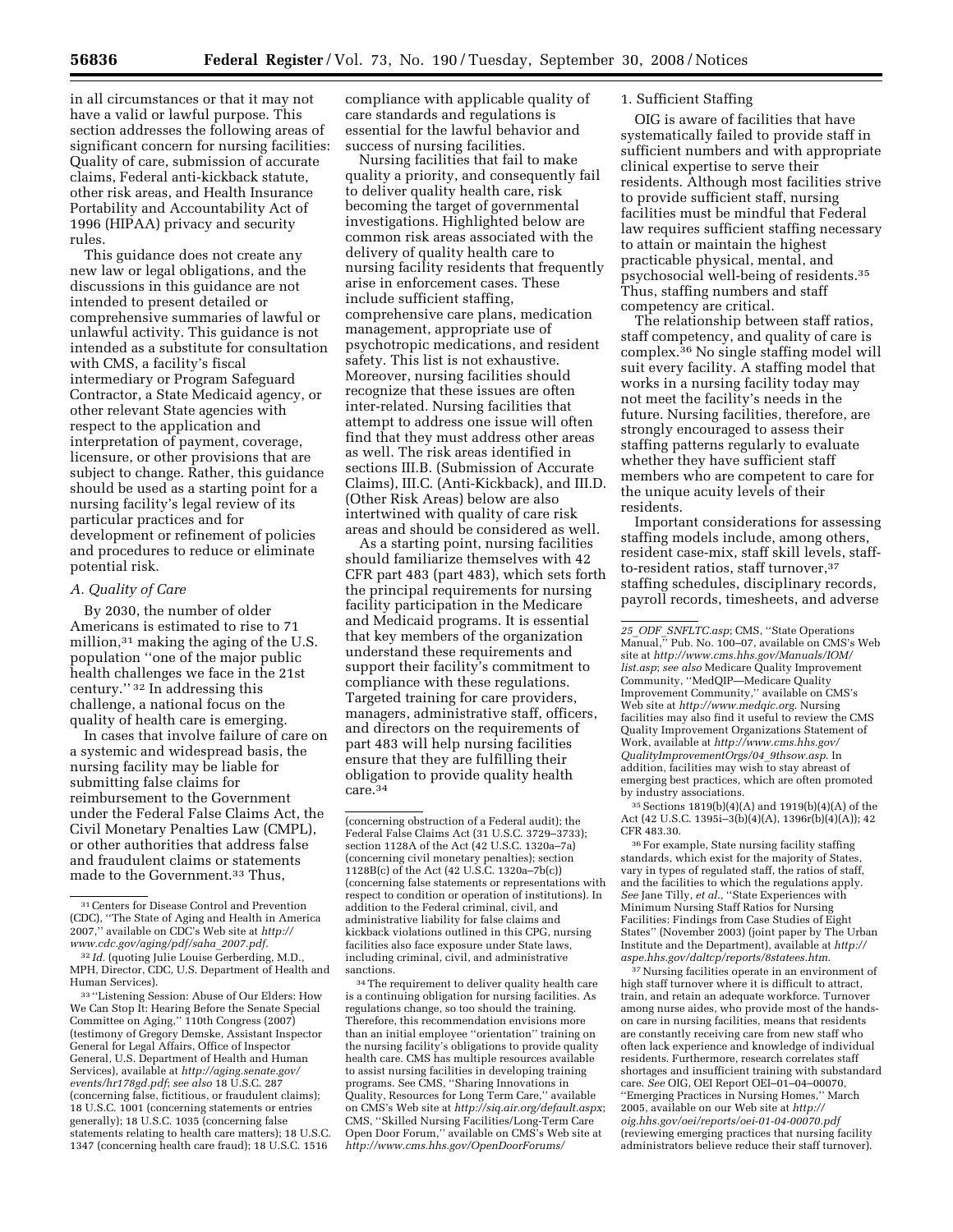event reports (e.g., falls or adverse drug events), as well as interviews with staff, residents, and residents' family or legal guardians. Facilities should ensure that the methods used to assess staffing accurately measure actual ''on-thefloor'' staff rather than theoretical ''onpaper'' staff. For example, payroll records that reflect actual hours and days worked may be more useful than prospectively generated staff schedules.

### 2. Comprehensive Resident Care Plans

Development of comprehensive resident care plans is essential to reducing risk. Prior OIG reports revealed that a significant percentage of resident care plans did not reflect residents' actual care needs.38 Through its enforcement and compliance monitoring activities, OIG continues to see insufficient care plans and their impact on residents as a risk area for nursing facilities.

Medicare and Medicaid regulations require nursing facilities to develop a comprehensive care plan for each resident that addresses the medical, nursing, and mental and psychosocial needs for each resident and includes reasonable objectives and timetables.39 Nursing facilities should ensure that care planning includes all disciplines involved in the resident's care.40 Perfunctory meetings or plans developed without the full clinical team may create less than comprehensive resident-centered care plans. Inadequately prepared plans make it less likely that residents will receive coordinated, multidisciplinary care. Insufficient plans jeopardize residents' well-being and risk the provision of inadequate care, medically unnecessary care services, or medically inappropriate services.

To reduce these risks, nursing facilities should design measures to ensure an interdisciplinary and comprehensive approach to developing care plans. Basic steps, such as appropriately scheduling meetings to

accommodate the full interdisciplinary team, completing all clinical assessments before the meeting is convened,41 opening lines of communication between direct care providers and interdisciplinary team members, involving the resident and the residents' family members or legal guardian,42 and documenting the length and content of each meeting, may assist facilities with meeting this requirement.

Another risk area related to care plans includes the involvement of attending physicians in resident care. Although specific regulations govern the role and responsibilities of attending physicians,43 the nursing facility also has a critical role—ensuring that a physician supervises each resident's care.44 Facilities must also include the attending physician in the development of the resident's care plan.45 Thus, an effective compliance program would ensure physician involvement in these processes.46 For example, many facilities schedule meetings to discuss a particular resident's care plan. Facilities may wish to develop policies and procedures to facilitate participation by attending physicians, who often are not physically present at the nursing facility on a daily basis. Facilities may improve communication with physicians by providing advance notice of care planning meetings. Nursing facilities should evaluate, in conjunction with the attending physician, how best to ensure physician participation—whether via consultation and post-meeting debriefing, or telephone or personal attendance at meetings—with a focus on serving the best interests of the resident and complying with applicable regulations.

42Where possible, residents and their family members or legal guardians should be included in the development of care and treatment plans. Unless the resident has been declared incompetent or otherwise found to be incapacitated under State law, the resident has a right to participate in his or her care planning and treatment. 42 CFR 483.10(d)(3).

- 44 42 CFR 483.40(a).
- 45 42 CFR 483.20(k)(2)(ii).

46*See* 42 CFR 483.40(a) (obligating a facility to ensure a physician supervises resident care); 42 CFR 483.40(b) (requiring physicians to review the resident's ''total program of care'').

#### 3. Medication Management

The Act requires nursing facilities to provide ''pharmaceutical services (including procedures that assure accurate acquiring, receiving, dispensing, and administering of all drugs and biologicals) to meet the needs of each resident.'' 47 Nursing facilities should be mindful of potential quality of care problems when adopting and implementing policies and procedures to provide these services. A failure to manage pharmaceutical services properly can seriously jeopardize resident safety and even result in resident deaths.

Nursing facilities can promote compliance by having in place proper medication management processes that advance patient safety, minimize adverse drug interactions, and ensure that irregularities in a resident's drug regimen are promptly discovered and addressed. Nursing facilities should implement policies and procedures for maintaining accurate drug records and tracking medications. Nursing facilities should provide appropriate training on a regular basis to familiarize all staff involved in the pharmaceutical care of residents with proper medication management. To this end, the facility's consultant pharmacist is an important resource. Consultant pharmacists, who specialize in the medication needs specific to older adults or institutionalized individuals, can help facilities ''identify, evaluate, and address medication issues that may affect resident care, medical care, and quality of life.'' 48

CMS regulations require that nursing facilities employ or obtain the services of a licensed pharmacist to ''provide[] consultation on all aspects of the provision of pharmacy services in the facility  $* * * "49$  The pharmacist must review the drug regimen of each resident at least once a month and

48CMS, ''State Operations Manual,'' Pub. No. 100–07, Appendix PP, section 483.60, available on CMS's Web site at *http://cms.hhs.gov/manuals/ Downloads/som107ap*\_*pp*\_*guidelines*\_*ltcf.pdf.*  49 42 CFR 483.60(b)(1).

<sup>38</sup>See, *e.g.*, OIG, OEI Report OEI–02–99–00040, ''Nursing Home Resident Assessment Quality of Care,'' January 2001, available on our Web site at *http://oig.hhs.gov/oei/reports/oei-02–99–00040.pdf*.

<sup>39</sup> 42 CFR 483.20(k). An effective compliance program would also monitor discharge and transfer of residents for compliance with Federal and State regulations. *See, e.g.*, 42 CFR 483.12 (detailing transfer and discharge obligations). Because many of the legitimate reasons for transfer or discharge relate to the medical or psychosocial needs of the resident, the care plan team may be in a position to provide recommendations on discharge or transfer of a resident.

<sup>40</sup> 42 CFR 483.20(k)(2)(ii) (requiring an interdisciplinary team, including the physician, a registered nurse with responsibility for the resident, and other disciplines involved in the resident's care).

<sup>41</sup>Nursing facilities with residents with mental illness or mental retardation should ensure that they have the Preadmission Screening and Resident Review (PASRR) screens for their residents. *See* 42 CFR 483.20(m). In addition, for residents who do not require specialized services, facilities should ensure that they are providing the ''services of lesser intensity'' as set forth in CMS regulations. *See* 42 CFR 483.120(c). Care plan meetings can provide nursing facilities with an ideal opportunity to ensure that these obligations are met.

<sup>43</sup>*See, e.g.*, 42 CFR 483.40(b), (c), (e).

 $47$  Sections  $1819(b)(4)(A)(iii)$  and 1919(b)(4)(A)(iii) of the Act (42 U.S.C. 1395i– 3(b)(4)(A)(iii) and 1396r(b)(4)(A)(iii)). In addition, under 42 CFR 483.60, SNFs and NFs must ''provide routine and emergency drugs and biologicals to [their] residents, or obtain them under an agreement described in [section] 483.75(h) \* \* \*'' Nursing facilities must meet this obligation even if a pharmacy charges a Medicare Part D copayment to a dual eligible beneficiary who cannot afford to pay the copayment. See CMS, ''Part D Questions re: Copays for Institutionalized Individuals April 19, 2006,'' Question 2. and Response, in ''Medicare Part D Claims Filing Window Extended to 180 Days,'' Medicare Rx Update: May 9, 2006, available on CMS's Web site at *http://www.cms.hhs.gov/ Pharmacy/downloads/update050906.pdf*.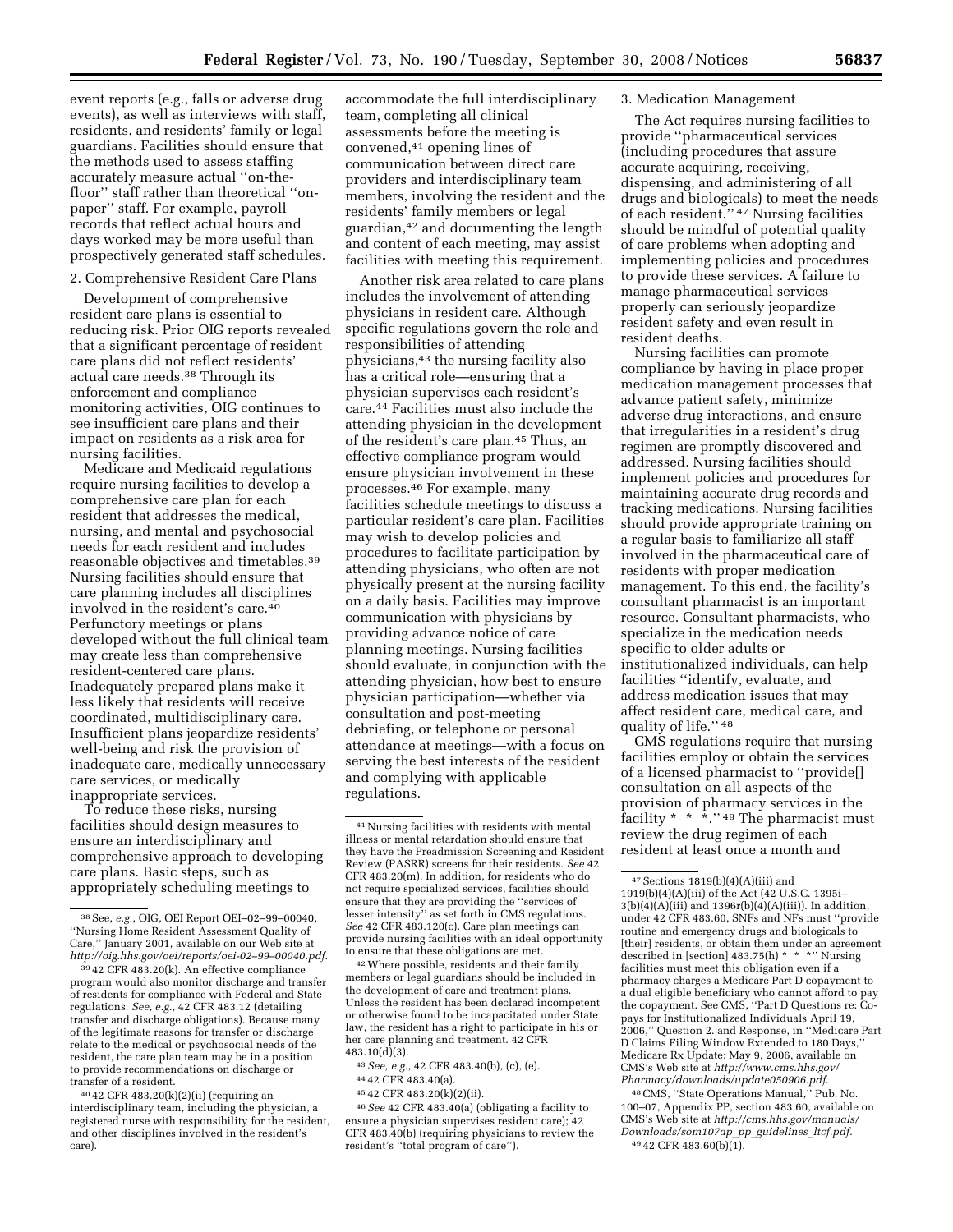report any irregularities discovered in a resident's drug regimen to the attending physician and the director of nursing.50 These pharmacists are also required to: (1) ''[e]stablish[] a system of records of receipt and disposition of all controlled drugs  $* * *$ ;" and  $(2)$  "[d]etermine[] that drug records are in order and that an account of all controlled drugs is maintained and periodically reconciled.'' 51 As indicated in CMS guidance, ''[t]he facility may provide for this service through any of several methods (in accordance with [S]tate requirements) such as direct employment or contractual agreement with a pharmacist.'' 52 Some of the consultant pharmacists obtained by nursing facilities are employed by longterm care pharmacies that furnish drugs and supplies to nursing facilities.<sup>53</sup> Whatever the arrangement or method used, the nursing facility and consultant pharmacist should work together to achieve proper medication management in the facility.

4. Appropriate Use of Psychotropic Medications

Based on our enforcement and compliance monitoring activities, OIG has identified inappropriate use of psychotropic medications for residents as a risk area in at least two ways—the prohibition against inappropriate use of chemical restraints and the requirement to avoid unnecessary drug usage.

Facilities have affirmative obligations to ensure appropriate use of psychotropic medications. Specifically, nursing facilities must ensure that psychopharmacological practices comport with Federal regulations and generally accepted professional standards.54 The facility is responsible

53Nursing facilities that receive consultant pharmacist services under contract with a long-term care pharmacy should be mindful that the provision or receipt of free services or services at non-fairmarket value rates between actual or potential referral sources present a heightened risk of fraud and abuse. For further discussion of the antikickback statute and service arrangements, see sections III.C.1. and III.C.2.

54*See, e.g.*, 42 CFR 483.20(k)(3) (requiring services that are ''provided or arranged by the facility'' to comport with professional standards of quality); 42 CFR 483.25 (requiring facilities to provide necessary care and services, including the resident's right to be free of unnecessary drugs); 42

for the quality of drug therapy provided in the facility. Federal law prohibits facilities from using any medication as a means of chemical restraint for ''purposes of discipline or convenience, and not required to treat the resident's medical symptoms.'' 55 In addition, resident drug regimens must be free from unnecessary drugs.<sup>56</sup> For residents who specifically require antipsychotic medications, CMS regulations also require, unless contraindicated, that residents receive gradual dose reductions and behavioral interventions aimed at reducing medication use.57

In light of these requirements, nursing facilities should ensure that there is an adequate indication for the use of the medication and should carefully monitor, document, and review the use of each resident's psychotropic drugs. Working together, the attending physicians, medical director, consultant pharmacist, and other resident care providers play a critical role in achieving these objectives. Compliance measures could include educating care providers regarding appropriate monitoring and documentation practices and auditing drug regimen reviews 58 and resident care plans to determine if they incorporate an assessment of the resident's ''medical, nursing, and mental and psychosocial needs,'' 59 including the need for psychotropic medications for a specific medical condition.<sup>60</sup> The attending physicians, the medical director, the consultant pharmacist, and other care providers should collaborate to analyze the outcomes of care using the results of the drug regimen reviews, progress notes, and monitoring of the resident's behaviors.

5. Resident Safety

Nursing facility residents have a legal right to be free from abuse and neglect.<sup>61</sup> Facilities should take steps to ensure that they are protecting their residents

56 42 CFR 483.25(l)(1). An unnecessary drug includes any medication, including psychotropic medications, that is excessive in dose, used excessively in duration, used without adequate monitoring, used without adequate indications for its use, used in the presence of adverse consequences, or any combination thereof. *Id.* 

- 59 42 CFR 483.20(k).
- 60 42 CFR 483.25(l)(2).

61Sections 1819 and 1919 of the Act (42 U.S.C. 1351i–3 and 1396r); 42 CFR 483.10; *see also* 42 CFR 483.15 and 483.25.

from these risks.<sup>62</sup> Of particular concern is harm caused by staff and fellow residents.63

#### (a) Promoting Resident Safety

Federal regulations mandate that nursing facilities develop and implement policies and procedures to prohibit mistreatment, neglect, and abuse of residents.64 Facilities must also thoroughly investigate and report incidents to law enforcement, as required by State laws.65 Although experts continue to debate the most effective systems for enhancing the reporting, investigation, and prosecution of nursing facility resident abuse, an effective compliance program recognizes the value of a demonstrated internal commitment to eliminating resident abuse.66 An effective compliance program will include policies, procedures, and practices to prevent, investigate, and respond to instances of potential resident abuse, neglect, or mistreatment, including injuries resulting from staff-on-resident abuse and neglect, resident-on-resident abuse, and abuse from unknown causes.

Confidential reporting is a key component of an effective resident safety program. Such a mechanism enables staff, contractors, residents, family members, visitors, and others to report threats, abuse, mistreatment, and other safety concerns confidentially to senior staff empowered to take immediate action. Posters, brochures, and online resources that encourage readers to report suspected safety problems to senior facility staff are commonly used. Another commonly

66Under State mandatory reporting statutes, persons such as health care professionals, human service professionals, clergy, law enforcement, and financial professionals may have a legal obligation to make a formal report to law enforcement officials or a central reporting agency if they suspect that a nursing facility resident is being abused or neglected. To ensure compliance with these statutes, nursing facilities should consider training relating to compliance with their relevant States' laws. Nursing facilities can also assist by providing ready access to law enforcement contact information.

<sup>50</sup> 42 CFR 483.60(c).

<sup>51</sup> 42 CFR 483.60(b)(2), (3).

<sup>52</sup>CMS, ''State Operations Manual,'' Pub. No. 100–07, Appendix PP, section 483.60, available on CMS's Web site at *http://cms.hhs.gov/manuals/ Downloads/som107ap*\_*pp*\_*guidelines*\_*ltcf.pdf.* In cases where the nursing facilities employ or contract directly with pharmacists to provide consultant pharmacist services, the nursing facility should ensure that the pharmacist's compensation is not structured in any manner that reflects the volume or value of drugs prescribed for, or administered to, patients.

CFR 483.75(b) (requiring facilities to provide services in compliance ''with all applicable Federal, State, and local laws, regulations, and codes, and with accepted professional standards and principles \* \* \*'').

<sup>55</sup> 42 CFR 483.13(a).

<sup>57</sup> 42 CFR 483.25(l)(2).

<sup>58</sup> 42 CFR 483.60(c).

<sup>62</sup>*See id.* 

<sup>63</sup>For an overview of research relating to resident abuse and neglect, see Catherine Hawes, Ph.D., ''Elder Abuse in Residential Long-Term Care Settings: What is Known and What Information is Needed?,'' *in* Elder Mistreatment: Abuse, Neglect, and Exploitation in an Aging America (National Research Council, 2003); U.S. Government Accountability Office (GAO), GAO Report GAO– 02–312, ''Nursing Homes: More Can Be Done to Protect Residents from Abuse,'' March 2002, available on GAO's Web site at *http://www.gao.gov/ new.items/d02312.pdf*; Administration on Aging, Elder Abuse Web site, available at *http:// www.aoa.gov/eldfam/elder*\_*rights/elder*\_*abuse/ elder*\_*abuse.aspx.* 

<sup>64</sup> 42 CFR 483.13(c); *see also* 42 CFR 483.13(a). 65 *Id.*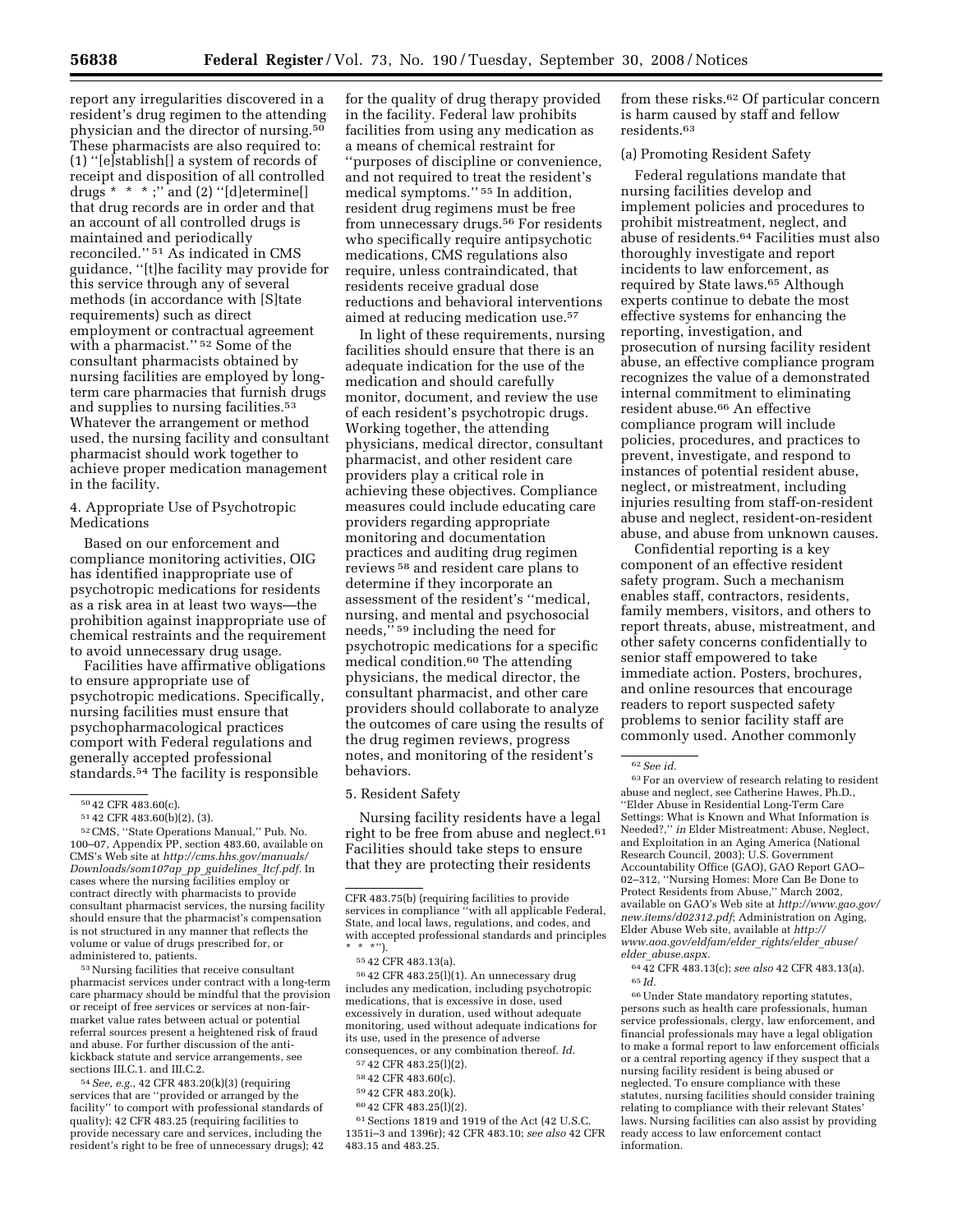used compliance component for reporting violations is a dedicated hotline that allows staff, contractors, residents, family members, visitors, and others with concerns to report suspicions. Regardless of the reporting vehicle, ideally coverage for reporting and addressing resident safety issues would be on a constant basis (*i.e.*, 24 hours per day/7 days per week). Moreover, nursing facilities should make clear to caregivers, facility staff, and residents that the facility is committed to protecting those who make reports from retaliation.

Facilities may also want to consider a program to engage everyone who comes in contact with nursing facility residents—whether health care professionals, administrative and custodial staff, family and friends, visiting therapists, or community members—in the mission of protecting residents. Such a program could include specialized training for everyone who interacts on a regular basis with residents on recognizing warning signs of neglect or abuse and on effective methods to communicate with potentially fearful residents in a way likely to induce candid self-reporting of neglect or abuse.67

#### (b) Resident Interactions

The nursing facility industry, resident advocacy groups, and law enforcement are becoming increasingly concerned about resident abuse committed by fellow residents. Abuse can occur as a result of the failure to properly screen and assess, or the failure of staff to monitor, residents at risk for aggressive behavior. Such failures can jeopardize both the resident with aggressive behaviors and the victimized resident.

Heightened awareness and monitoring for abuse are crucial to eradicating resident-on-resident abuse. Nursing facilities can advance their mission to provide a safe environment for residents through targeted education relating to resident-on-resident abuse (particularly for staff with responsibilities for admission evaluations). Thorough resident assessments, comprehensive care plans, periodic resident assessments, and proper staffing assignments would also assist nursing

facilities in their mission to provide a safe environment for residents.

## (c) Staff Screening

Nursing facilities cannot employ individuals ''[f]ound guilty of abusing, neglecting, or mistreating residents,'' or individuals with ''a finding entered into [a] State nurse aide registry concerning abuse, neglect, mistreatment of residents or misappropriation of their property.'' 68 Effective recruitment, screening, and training of care providers are essential to ensure a viable workforce. Although no preemployment background screening can provide nursing facilities with absolute assurance that a job applicant will not commit a crime in the future, nursing facilities must make reasonable efforts to ensure that they have a workforce that will maintain the safety of their residents.

Commonly, nursing facilities screen potential employees against criminal record databases. OIG is aware that there is a ''great diversity in the way States systematically identify, report, and investigate suspected abuse.'' 69 Nonetheless, a comprehensive examination of a prospective employee's criminal record in all States in which the person has worked or resided may provide a greater degree of protection for residents.70

Verification of education, licensing, certifications, and training for care providers can also assist nursing facilities in their efforts to ensure they provide patients with qualified and skilled caregivers. Many States have requirements that nursing facilities conduct these checks for all professional care providers, such as therapists, medical directors, and nurses. Federal regulations require a nursing facility to check its State nurse aide registry to ensure that potential hires for nurse aide positions have met competency evaluation requirements or are otherwise exempted from registration requirements.71 In addition, the facility must also check every State nurse aide registry it ''believes will include information'' on the individual.72 To ensure compliance with this requirement, facilities should have

mechanisms in place to identify which State registries they must examine.

#### *B. Submission of Accurate Claims*

Nursing facilities must submit accurate claims to Federal health care programs. Examples of false or fraudulent claims include claims for items not provided or not provided as claimed, claims for services that are not medically necessary, and claims when there has been a failure of care. Submitting a false claim, or causing a false claim to be submitted, to a Federal health care program may subject the individual, the entity, or both to criminal prosecution, civil liability (including treble damages and penalties) under the False Claims Act, and exclusion from participation in Federal health care programs.

Common and longstanding risks associated with claim preparation and submission include duplicate billing, insufficient documentation, and false or fraudulent cost reports. While nursing facilities should continue to be vigilant with respect to these important risk areas, we believe these risk areas are relatively well understood in the industry, and therefore they are not specifically addressed in this section.

As reimbursement systems have evolved, OIG has uncovered other types of fraudulent transactions related to the provision of health care services to residents of nursing facilities reimbursed by Medicare and Medicaid. In this section, we will discuss some of these risk areas. This list is not exhaustive. It is intended to assist facilities in evaluating their own risk areas. In addition, section III.A. above outlines other regulatory requirements that, if not met, may subject nursing facilities to potential liability for submission of false or fraudulent claims.

## 1. Proper Reporting of Resident Case-Mix by SNFs

We are aware of instances in which SNFs have improperly upcoded resident RUG assignments.73 Classifying a resident into the correct RUG, through resident assessments, requires accurate and comprehensive reporting about the resident's conditions and needs. Inaccurate reporting of data could result in the misrepresentation of the resident's status, the submission of false claims, and potential enforcement actions. Therefore, we have identified

 $^{67}\rm~~~Facilities could explore partnering with the~~$ ombudsmen and other consumer advocates in sponsoring or participating in special training programs designed to prevent abuse. *See* ''Elder Justice: Protecting Seniors from Abuse and Neglect: Hearing Before the Senate Committee on Finance,'' 107th Congress (2002) (testimony of Catherine Hawes, Ph.D., titled ''Elder Abuse in Residential Long-Term Care Facilities: What is Known About the Prevalence, Causes, and Prevention''), available at *http://finance.senate.gov/hearings/testimony/ 061802chtest.pdf*.

<sup>68</sup> 42 CFR 483.13(c)(1)(ii).

<sup>69</sup>OIG, Audit Report A–12–12–97–0003, ''Safeguarding Long-Term Care Residents,'' September 1998, available on our Web site at *http://oig.hhs.gov/oas/reports/aoa/d9700003.pdf*.

<sup>70</sup>Because there is no one central repository for criminal records, there is a significant limitation to searching the criminal record databases only for the State in which the facility is located. A better practice may be to search databases for all States in which the applicant resided or was employed.

<sup>71</sup> 42 CFR 483.75(e)(5).

<sup>72</sup> 42 CFR 483.75(e)(6).

<sup>73</sup>A 2006 OIG report found that 22 percent of claims were upcoded, representing \$542 million in potential overpayments for FY 2002. OIG, OEI Report OEI–02–02–00830, ''A Review of Nursing Facility Resource Utilization Groups," February 2006, available on our Web site at *http:// oig.hhs.gov/oei/reports/oei-02–02–00830.pdf.*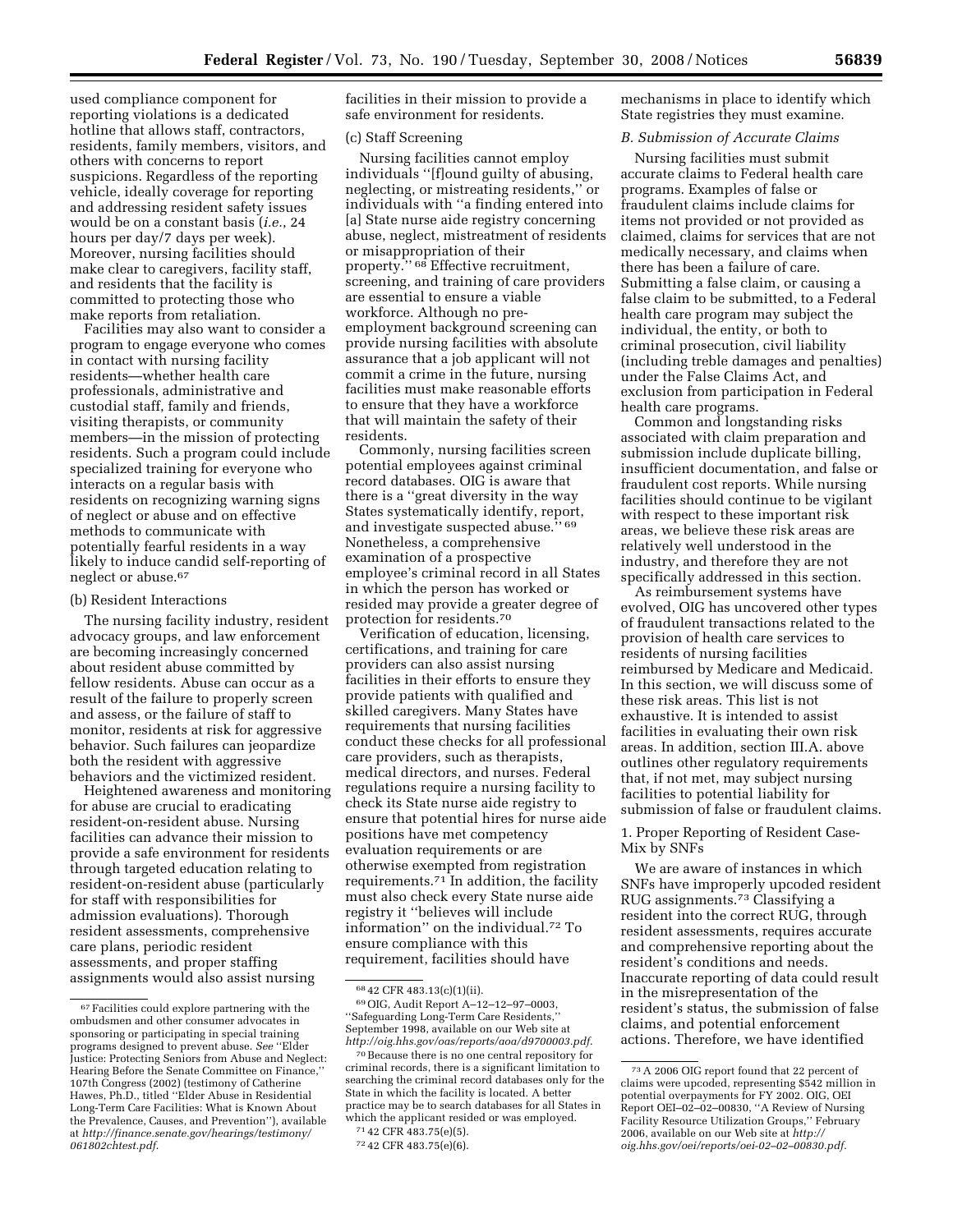the assessment, reporting, and evaluation of resident case-mix data as a significant risk area for SNFs.74

Because of the critical role resident case-mix data play in resident care planning and reimbursement, training on the collection and use of case-mix data is important. An effective compliance program will include training of responsible staff to ensure that persons collecting the data and those charged with analyzing and responding to the data are knowledgeable about the purpose and utility of the data. Facilities must also ensure that data reported to the Federal Government are accurate. Both internal and external periodic validation of data may prove useful. Moreover, as authorities continue to scrutinize quality-reporting data,75 nursing facilities are well-advised to review such data regularly to ensure their accuracy and to identify and address potential quality of care issues.76

## 2. Therapy Services

The provision of physical, occupational, and speech therapy services continues to be a risk area for nursing facilities. Potential problems include: (i) Improper utilization of therapy services to inflate the severity of RUG classifications and obtain additional reimbursement; (ii) overutilization of therapy services billed on a fee-for-service basis to Part B under consolidated billing; and (iii) stinting on therapy services provided to patients covered by the Part A PPS payment.<sup>77</sup> These practices may result in the submission of false claims.78

In addition, unnecessary therapy services may place frail but otherwise functioning residents at risk for physical injury, such as muscle fatigue and broken bones, and may obscure a resident's true condition, leading to inadequate care plans and inaccurate RUG classifications.79 Too few therapy

76 In addition to assisting facilities with ensuring that claims data are accurate, monitoring MDS data may assist facilities in recognizing common warning signs of a systemic care problem (*e.g.*, increase in or excessive pressure ulcers or falls).

77 There may be additional risk areas for outside therapy suppliers.

78Additional risks related to the anti-kickback statute are discussed below in section III.C. 79*See* 42 CFR 483.20(b) and (k).

services may expose residents to risk of physical injury or decline in condition, resulting in potential failure of care problems.

OIG strongly advises nursing facilities to develop policies, procedures, and measures to ensure that residents are receiving medically appropriate therapy services.80 Some practices that may be beneficial include: Requirements that therapy contractors provide complete and contemporaneous documentation of each resident's services; regular and periodic reconciliation of the physician's orders and the services actually provided; interviews with the residents and family members to be sure services are delivered; and assessments of the continued medical necessity for services during resident care planning meetings at which the attending physician attends.

3. Screening for Excluded Individuals and Entities

No Federal health care program payment may be made for items or services furnished by an excluded individual or entity.<sup>81</sup> This payment ban applies to all methods of Federal health care program reimbursement. Civil monetary penalties (CMP) may be imposed against any person who arranges or contracts (by employment or otherwise) with an individual or entity for the provision of items or services for which payment may be made under a Federal health care program, 82 if the person knows or should know that the employee or contractor is excluded from participation in a Federal health care program.83

To prevent hiring or contracting with an excluded person, OIG strongly advises nursing facilities to screen all prospective owners, officers, directors, employees, contractors, 84 and agents

81 42 CFR 1001.1901. Exclusions imposed prior to August 5, 1997, cover Medicare and all State health care programs (including Medicaid), but not other Federal health care programs. *See* The Balanced Budget Act of 1997 (Pub. L. 105–33) (amending section 1128 of the Act (42 U.S.C. 1320a–7) to expand the scope of exclusions imposed by OIG).

82Such items or services could include administrative, clerical, and other activities that do not directly involve patient care. *See* section 1128A(a)(6) of the Act (42 U.S.C. 1320a–7a(a)(6)). 83 *Id.* 

84A nursing facility that relies upon third-party agencies to provide temporary or contract staffing should consider including provisions in its contracts that require the vendors to screen staff against OIG's List of Excluded Individuals/Entities before determining that they are eligible to work at

prior to engaging their services against OIG's List of Excluded Individuals/ Entities (LEIE) on OIG's Web site, 85 as well as the U.S. General Services Administration's Excluded Parties List System.86 In addition, facilities should consider implementing a process that requires job applicants to disclose, during the pre-employment process (or, for vendors, during the request for proposal process), whether they are excluded. Facilities should strongly consider periodically screening their current owners, officers, directors, employees, contractors, and agents to ensure that they have not been excluded since the initial screening.

Facilities should also take steps to ensure that they have policies and procedures that require removal of any owner, officer, director, employee, contractor, or agent from responsibility for, or involvement with, a facility's business operations related to the Federal health care programs if the facility has actual notice that such a person is excluded. Facilities may also wish to consider appropriate training for human resources personnel on the effects of exclusion. Exclusion continues to apply to an individual even if he or she changes from one health care profession to another while excluded. That exclusion remains in effect until OIG has reinstated the individual, which is not automatic.87 A useful tool for the training is OIG's Special Advisory Bulletin, titled ''The Effect of Exclusion From Participation in Federal Health Care Programs.'' 88

4. Restorative and Personal Care Services

Facilities must ensure that residents receive appropriate restorative and

85Available on our Web site at *http://oig.hhs.gov/ fraud/exclusions/listofexcluded.html.* 

86Available at *http://www.epls.gov/.* 

87Reinstatement of excluded entities and individuals is not automatic. Those wishing to again participate in the Medicare, Medicaid, and all Federal health care programs must apply for reinstatement and receive authorized notice from OIG that reinstatement has been granted. Obtaining a provider number from a Medicare contractor, a State agency, or a Federal health care program does not reinstate eligibility to participate in those programs. There are no provisions for retroactive reinstatement. *See* 42 CFR 1001.1901.

88OIG, ''The Effect of Exclusion From Participation in Federal Health Care Programs,'' September 1999, available on our Web site at *http://oig.hhs.gov/fraud/docs/alertsandbulletins/ effected.htm.* 

<sup>74</sup>To the extent a State Medicaid program relies upon RUG classification, or a variation of this system, to calculate its reimbursement rate, nursing facilities, as defined in section 1919 of the Act (42 U.S.C. 1396r), should be aware of this risk area as well.

<sup>75</sup>*See, e.g.*, CMS, ''2007 Action Plan for (Further Improvement of) Nursing Home Quality, September 2006, available on CMS's Web site at *http://www.cms.hhs.gov/SurveyCertificationGen Info/downloads/2007ActionPlan.pdf.* 

<sup>80</sup>*See* OIG, OEI Report OEI–09–99–00563, ''Physical, Occupational, and Speech Therapy for Medicare Nursing Home Patients: Medical Necessity and Quality of Care Based on Treatment Diagnosis,'' August 2001, available on our Web site at *http://oig.hhs.gov/oei/reports/oei-09–99– 00563.pdf.* 

the nursing facility. Although a nursing facility would not avoid liability for violating Medicare's prohibition on payment for services rendered by the excluded staff person merely by including such a provision, requiring the vendors to screen staff may help a nursing facility avoid engaging the services of excluded persons, and could be taken into account in the event of a Government enforcement action.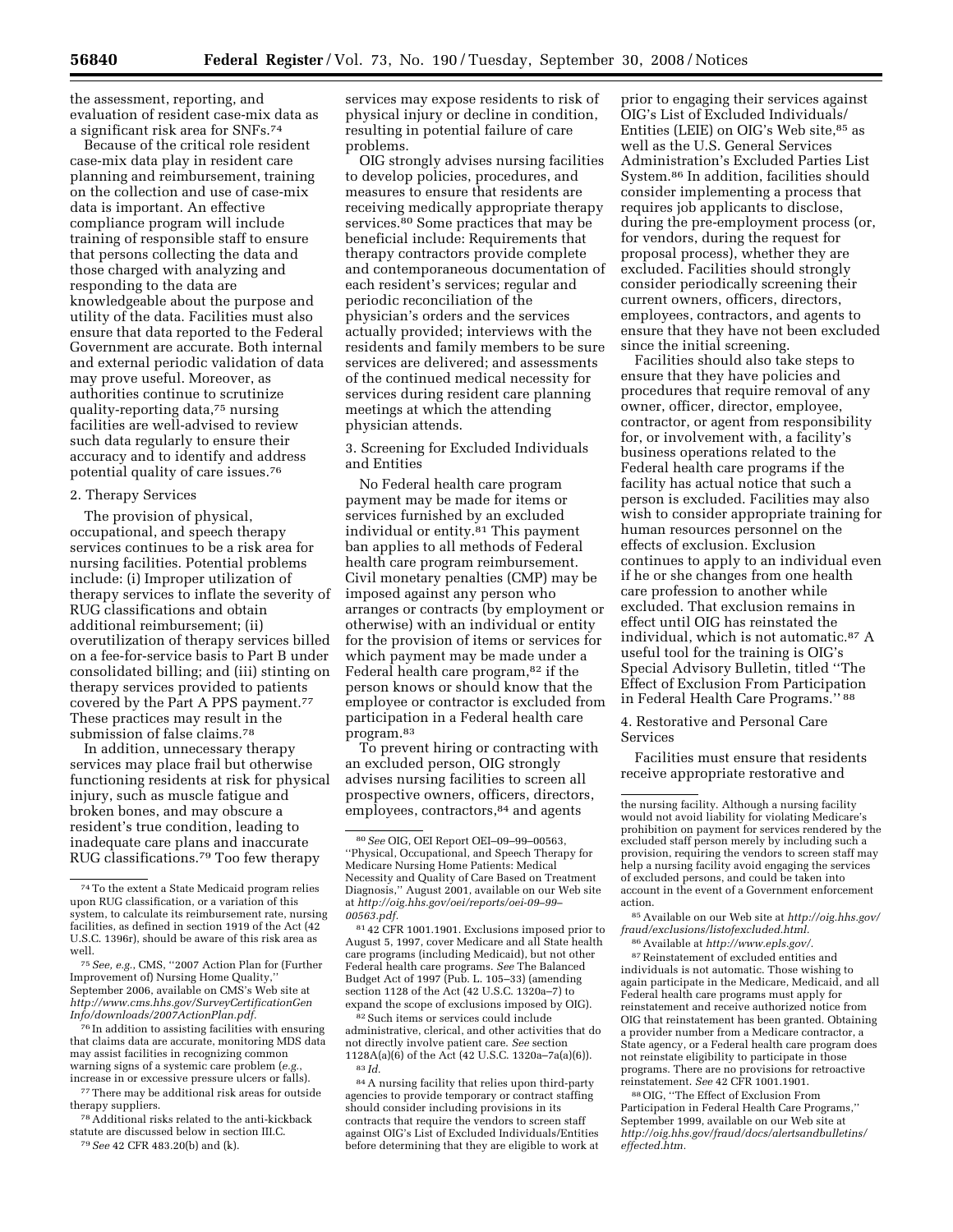personal care services to allow residents to attain and maintain their highest practicable level of functioning.89 These services include, among others, care to avoid pressure ulcers, active and passive range of motion, ambulation, fall prevention, incontinence management, bathing, dressing, and grooming activities.90

OIG is aware of facilities that have billed Federal health care programs for restorative and personal care services despite the fact that the services were not provided or were so wholly deficient that they amounted to no care at all. Federal health care programs do not reimburse for restorative and personal care services under these circumstances. Nursing facilities that fail to provide necessary restorative and personal care services risk billing for services not rendered as claimed, and therefore may be subject to liability under fraud and abuse statutes and regulations.

To avoid this risk, nursing facilities are strongly encouraged to have comprehensive procedures in place to ensure that services are of an appropriate quality and level and that services are in fact delivered to nursing facility residents. To accomplish this, facilities may wish to engage in resident and staff interviews; medical record reviews; 91 consultations with attending physicians, the medical director, and consultant pharmacists; and personal observations of care delivery. Moreover, complete and contemporaneous documentation of services is critical to ensuring that services are rendered.

## *C. The Federal Anti-Kickback Statute*

The Federal anti-kickback statute, section  $1128B(b)$  of the Act,  $92$  places constraints on business arrangements related directly or indirectly to items or services reimbursable by Federal health care programs, including, but not limited to, Medicare and Medicaid. The anti-kickback statute prohibits the health care industry from engaging in some practices that are common in other business sectors, such as offering or receiving gifts to reward past or potential new referrals.

The anti-kickback statute is a criminal prohibition against remuneration (in any form, whether direct or indirect)

made purposefully to induce or reward the referral or generation of Federal health care program business. The antikickback statute prohibits offering or paying anything of value for patient referrals. It also prohibits offering or paying of anything of value in return for purchasing, leasing, ordering, or arranging for or recommending the purchase, lease, or order of any item or service reimbursable in whole or in part by a Federal health care program. The statute also covers the solicitation or acceptance of remuneration for referrals for, or the generation of, business payable by a Federal health care program. Liability under the antikickback statute is determined separately for each party involved. In addition to criminal penalties, violators may be subject to CMPs and exclusion from the Federal health care programs. Nursing facilities should also be aware that compliance with the anti-kickback statute is a condition of payment under Medicare and other Federal health care programs.93 As such, liability may arise under the False Claims Act if the antikickback statute violation results in the submission of a claim for payment under a Federal health care program.

Nursing facilities make and receive referrals of Federal health care program business. Nursing facilities need to ensure that these referrals comply with the anti-kickback statute. Nursing facilities may obtain referrals of Federal health care program beneficiaries from a variety of health care sources, including, for example, physicians and other health care professionals, hospitals and hospital discharge planners, hospices, home health agencies, and other nursing facilities. Physicians, pharmacists, and other health care professionals may generate referrals for items and services reimbursed to the nursing facilities by Federal health care programs. In addition, when furnishing services to residents, nursing facilities often direct or influence referrals to others for items and services reimbursable by Federal health care programs. For example, nursing facilities may refer patients to, or order items or services from, hospices; DME companies; laboratories; diagnostic testing facilities; long-term care pharmacies; hospitals; physicians; other nursing facilities; and physical, occupational, and speech therapists. All of these circumstances call for vigilance under the anti-kickback statute.

Although liability under the antikickback statute ultimately turns on a party's intent, it is possible to identify arrangements or practices that may present a significant potential for abuse. For purposes of identifying potential kickback risks under the anti-kickback statute, the following inquiries are useful:

• Does the nursing facility (or its affiliates or representatives) provide anything of value to persons or entities in a position to influence or generate Federal health care program business for the nursing facility (or its affiliates) directly or indirectly?

• Does the nursing facility (or its affiliates or representatives) receive anything of value from persons or entities for which the nursing facility generates Federal health care program business, directly or indirectly?

• Could one purpose of an arrangement be to induce or reward the generation of business payable in whole or in part by a Federal health care program? Importantly, under the antikickback statute, neither a legitimate business purpose for an arrangement nor a fair-market value payment will legitimize a payment if there is also an illegal purpose (i.e., inducing Federal health care program business). Any arrangement for which the answer to any of these inquiries is affirmative implicates the anti-kickback statute and requires careful scrutiny.

Several potentially aggravating considerations are useful in identifying arrangements at greatest risk of prosecution. In particular, in assessing risk, nursing facilities should ask the following questions, among others, about any potentially problematic arrangements or practices they identify:

• Does the arrangement or practice have a potential to interfere with, or skew, clinical decision-making?

• Does the arrangement or practice have a potential to increase costs to Federal health care programs or beneficiaries?

• Does the arrangement or practice have a potential to increase the risk of overutilization or inappropriate utilization?

• Does the arrangement or practice raise patient safety or quality of care concerns?

Nursing facilities should be mindful of these concerns when structuring and reviewing arrangements. An affirmative answer to one or more of these questions is a red flag signaling an arrangement or practice that may be particularly susceptible to fraud and abuse.

Nursing facilities that have identified potentially problematic arrangements or

<sup>89</sup> 42 CFR 483.25 (requiring facilities to provide care and services necessary to ensure a resident's ability to participate in activities of daily living do not diminish unless a clinical condition makes the decline unavoidable).

<sup>90</sup> *Id.* 

<sup>91</sup> Indicators to watch for include, but are not limited to, bedsores, falls, unexplained weight loss, and dehydration.

<sup>92</sup> 42 U.S.C. 1320a–7b(b).

<sup>93</sup>*See, e.g.,* CMS, Form 855A, ''Medicare Federal Health Care Provider/Supplier Application,'' Certification Statement at section 15, paragraph A.3., available on CMS's Web site at *http:// www.cms.hhs.gov/CMSForms/downloads/ CMS855a.pdf.*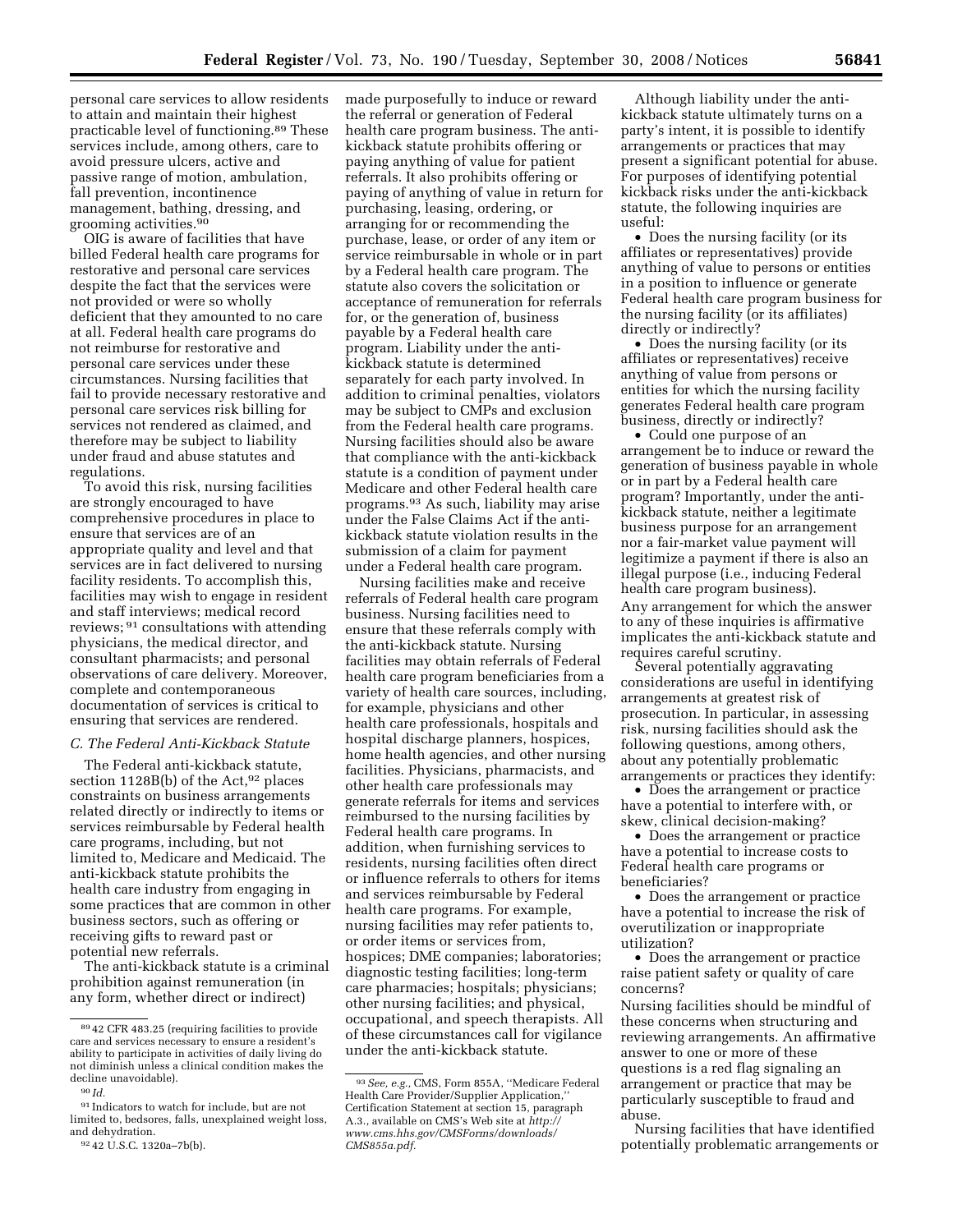practices can take a number of steps to reduce or eliminate the risk of an antikickback violation. Most importantly, the anti-kickback statute and the corresponding regulations establish a number of ''safe harbors'' for common business arrangements. The safe harbors protect arrangements from liability under the statute. The following safe harbors are of most relevance to nursing facilities:

• Investment interests safe harbor (42 CFR 1001.952(a)),

• Space rental safe harbor (42 CFR 1001.952(b)),

• Equipment rental safe harbor (42 CFR 1001.952(c)),

• Personal services and management contracts safe harbor (42 CFR 1001.952(d)),

• Discount safe harbor (42 CFR 1001.952(h)),

• Employee safe harbor (42 CFR 1001.952(i)),

• Electronic health records items and services safe harbors (42 CFR  $1001.952(y)$ , and

• Managed care and risk sharing arrangements safe harbors (42 CFR 1001.952(m), (t), and (u)).

To receive protection, an arrangement must fit squarely in a safe harbor. Safe harbor protection requires strict compliance with all applicable conditions set out in the relevant regulation.94 Compliance with a safe harbor is voluntary. Failure to comply with a safe harbor does not mean an arrangement is illegal per se. Nevertheless, we recommend that nursing facilities structure arrangements to fit in a safe harbor whenever possible.

Nursing facilities should evaluate potentially problematic arrangements with referral sources and referral recipients that do not fit into a safe harbor by reviewing the totality of the facts and circumstances, including the intent of the parties. Depending on the circumstances, some relevant factors include:

• *Nature of the relationship between the parties.* What degree of influence do the parties have, directly or indirectly, on the generation of business for each other?

• *Manner in which participants were selected.* Were parties selected to participate in an arrangement in whole

or in part because of their past or anticipated referrals?

• *Manner in which the remuneration is determined.* Does the remuneration take into account, directly or indirectly, the volume or value of business generated? Is the remuneration conditioned in whole or in part on referrals or other business generated between the parties? Is the arrangement itself conditioned, directly or indirectly, on the volume or value of Federal health care program business? Is there any service provided other than referrals?

• *Value of the remuneration.* Is the remuneration fair-market value in an arm's-length transaction for legitimate, reasonable, and necessary services that are actually rendered? Is the nursing facility paying an inflated rate to a potential referral source? Is the nursing facility receiving free or below-marketrate items or services from a provider or supplier? Is compensation tied, directly or indirectly, to Federal health care program reimbursement? Is the determination of fair-market value based upon a reasonable methodology that is uniformly applied and properly documented?

• *Nature of items or services provided.* Are items and services actually needed and rendered, commercially reasonable, and necessary to achieve a legitimate business purpose?

• *Potential Federal program impact.*  Does the remuneration have the potential to affect costs to any of the Federal health care programs or their beneficiaries? Could the remuneration lead to overutilization or inappropriate utilization?

• *Potential conflicts of interest.*  Would acceptance of the remuneration diminish, or appear to diminish, the objectivity of professional judgment? Are there patient safety or quality-ofcare concerns? If the remuneration relates to the dissemination of information, is the information complete, accurate, and not misleading?

• *Manner in which the arrangement is documented.* Is the arrangement properly and fully documented in writing? Are the nursing facilities and outside providers and suppliers documenting the items and services they provide? Is the nursing facility monitoring items and services provided by outside providers and suppliers? Are arrangements actually conducted according to the terms of the written agreements? It is the substance, not the written form, of an arrangement that is determinative.

These inquiries—and appropriate follow-up inquiries—can help nursing facilities identify, address, and avoid problematic arrangements.

Available OIG guidance on the antikickback statute includes OIG Special Fraud Alerts and advisory bulletins. OIG also issues advisory opinions to specific parties about their particular business arrangements.95 A nursing facility concerned about an existing or proposed arrangement may request a binding OIG advisory opinion regarding whether the arrangement violates the Federal anti-kickback statute or other OIG fraud and abuse authorities. Procedures for requesting an advisory opinion are set out at 42 CFR part 1008. The safe harbor regulations (and accompanying **Federal Register**  preambles), fraud alerts and bulletins, advisory opinions (and instructions for obtaining them, including a list of frequently asked questions), and other guidance are available on our Web site at *http://oig.hhs.gov.* 

The following discussion highlights several known areas of potential risk under the anti-kickback statute. The propriety of any particular arrangement can only be determined after a detailed examination of the attendant facts and circumstances. The identification of a given practice or activity as ''suspect'' or as an area of risk does not mean it is necessarily illegal or unlawful, or that it cannot be properly structured to fit in a safe harbor. It also does not mean that the practice or activity is not beneficial from a clinical, cost, or other perspective. Instead, the areas identified below are practices that have a potential for abuse and that should receive close scrutiny from nursing facilities.

#### 1. Free Goods and Services

OIG has a longstanding concern about the provision of free goods or services to an existing or potential referral source. There is a substantial risk that free goods or services may be used as a vehicle to disguise or confer an unlawful payment for referrals of Federal health care program business. For example, OIG gave the following warning about free computers in the preamble to the 1991 safe harbor regulations:

A related issue is the practice of giving away free computers. In some cases the computer can only be used as part of a particular service that is being provided, for example, printing out the results of laboratory tests. In this situation, it appears

<sup>94</sup>Parties to an arrangement cannot obtain safe harbor protection by entering into a sham contract that complies with the written agreement requirement of a safe harbor and appears, on paper, to meet all of the other safe harbor requirements, but does not reflect the actual arrangement between the parties. In other words, in assessing compliance with a safe harbor, the question is not whether the terms in a written contract satisfy all of the safe harbor requirements, but whether the actual arrangement satisfies the requirements.

<sup>95</sup>While informative for guidance purposes, an OIG advisory opinion is binding only with respect to the particular party or parties that requested the opinion. The analyses and conclusions set forth in OIG advisory opinions are fact-specific. Accordingly, different facts may lead to different results.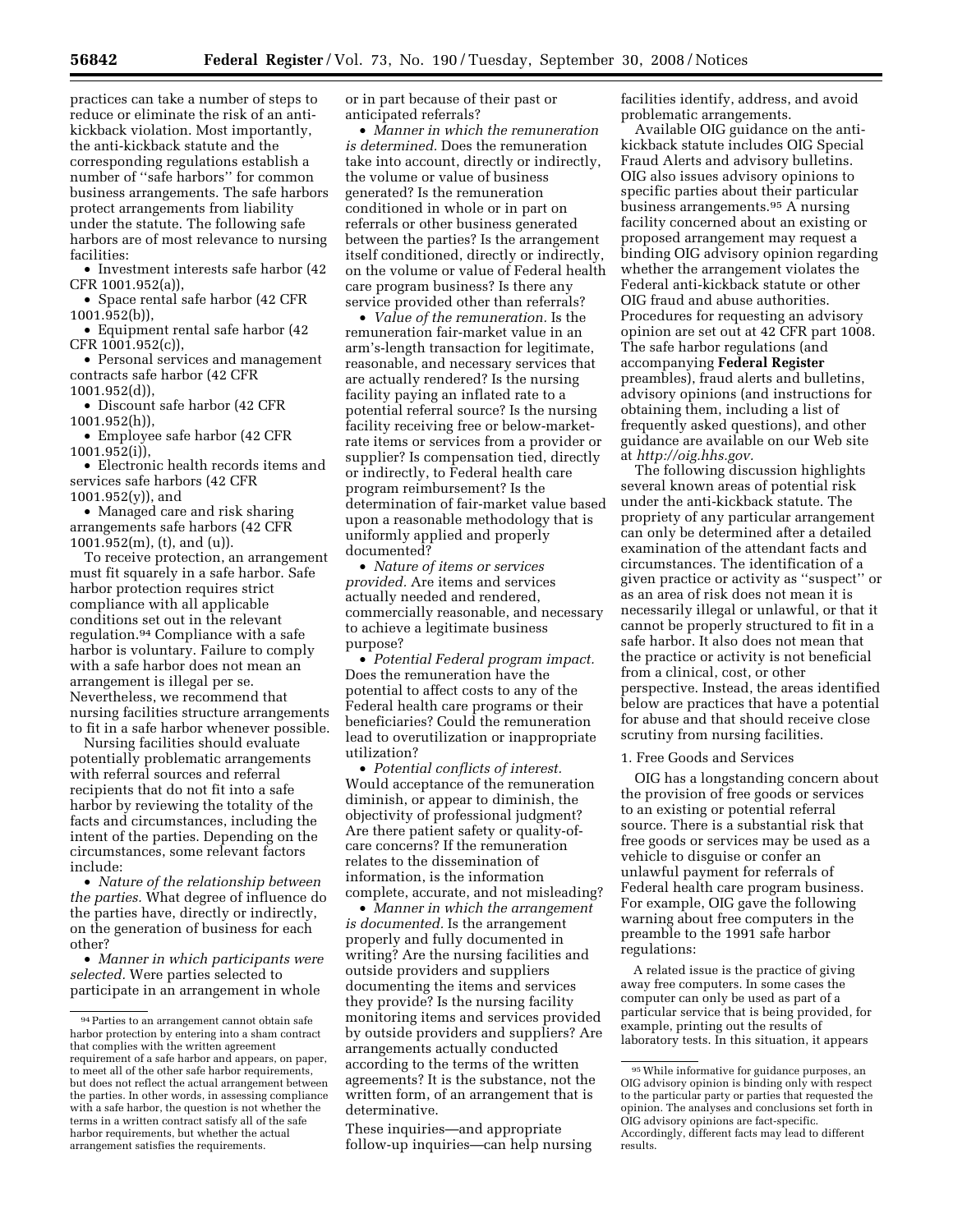that the computer has no independent value apart from the service being provided and that the purpose of the free computer is not to induce an act that is prohibited by the statute \* \* \*. In contrast, sometimes the computer that is given away is a regular personal computer, which the physician is free to use for a variety of purposes in addition to receiving test results. In that situation the computer has a definite value to the physician, and, depending on the circumstances, may well constitute an illegal inducement.96

Similarly, with respect to free services, OIG observed in a Special Fraud Alert that:

While the mere placement of a laboratory employee in the physician's office would not necessarily serve as an inducement prohibited by the anti-kickback statute, the statute is implicated when the phlebotomist performs additional tasks that are normally the responsibility of the physician's office staff. These tasks can include taking vital signs or other nursing functions, testing for the physician's office laboratory, or performing clerical services. Where the phlebotomist performs clerical or medical functions not directly related to the collection or processing of laboratory specimens, a strong inference arises that he or she is providing a benefit in return for the physician's referrals to the laboratory. In such a case, the physician, the phlebotomist, and the laboratory may have exposure under the anti-kickback statute. This analysis applies equally to the placement of phlebotomists in other health care settings, including nursing homes, clinics and hospitals.97

The principles illustrated by each of the above examples also apply in the nursing facility context. The provision of goods or services that have independent value to the recipient or that the recipient would otherwise have to provide at its own expense confers a benefit on the recipient. This benefit may constitute prohibited remuneration under the anti-kickback statute, if one purpose of the remuneration is to generate referrals of Federal health care program business.

Examples of suspect free goods and services arrangements that warrant careful scrutiny include:

• Pharmaceutical consultant services, medication management, or supplies offered by a pharmacy;

• Infection control, chart review, or other services offered by laboratories or other suppliers;

• Equipment, computers, or software applications 98 that have independent value to the nursing facility;

• DME or supplies offered by DME suppliers for patients covered by the SNF Part A benefit;

• A laboratory phlebotomist providing administrative services;

- A hospice nurse providing nursing services for non-hospice patients; and
- A registered nurse provided by a hospital.

Nursing facilities should be mindful that, depending on the circumstances, these and similar arrangements may subject the parties to liability under the anti-kickback statute, if the requisite intent is present.

#### 2. Services Contracts

#### (a) Non-Physician Services

Often kickbacks are disguised as otherwise legitimate payments or are hidden in business arrangements that appear, on their face, to be appropriate. In addition to the provision of free goods and services, the provision or receipt of goods or services at non-fairmarket value rates presents a heightened risk of fraud and abuse. Nursing facilities often arrange for certain services and supplies to be provided to residents by outside suppliers and providers, such as pharmacies; clinical laboratories; DME suppliers; ambulance providers; parenteral and enteral nutrition (PEN) suppliers; diagnostic testing facilities; rehabilitation companies; and physical, occupational, and speech therapists. These relationships need to be scrutinized closely under the anti-kickback statute to ensure that they are not vehicles to disguise kickbacks from the suppliers and providers to the nursing facility to influence the nursing facility to refer Federal health care program business to the suppliers and providers.

To minimize their risk, nursing facilities should periodically review contractor and staff arrangements to ensure that: (i) There is a legitimate need for the services or supplies; (ii) the services or supplies are actually provided and adequately documented; (iii) the compensation is at fair-market value in an arm's-length transaction; and (iv) the arrangement is not related in any manner to the volume or value of Federal health care program business. Nursing facilities are well-advised to have all of the preceding facts

documented contemporaneously and prior to payment to the provider of the supplies or services. To eliminate their risk, nursing facilities should structure services arrangements to comply with the personal services and management contracts safe harbor 99 whenever possible.

Nursing facilities should also adopt and implement policies and procedures to minimize the risk of improper pharmaceutical decisions tainted by kickbacks. For example, depending on the circumstances, a consultant pharmacist employed by a long-term care pharmacy may face a potential conflict of interest when making recommendations about a resident's drug regimen if a drug that is not on the pharmacy's formulary is prescribed.100 Nursing facilities should establish policies that make clear that all prescribing decisions must be based on the best interests of the individual patient.101 Drug switches may only be made upon authorization of the attending physician, medical director, or other licensed prescriber (except in certain limited circumstances where permitted by State law, e.g., permissible generic substitutions or changes allowed under a collaborative practice agreement between a physician and a pharmacist). Nursing facilities should consider implementing policies and procedures to monitor drug records for patterns that may indicate inappropriate drug switching or steering. All staff and practitioners involved in prescribing, administering, and managing pharmaceuticals should be educated on the legal prohibition against accepting anything of value from a pharmacy or pharmaceutical manufacturer to influence the choice of drug or to switch a resident from one drug to another.

#### (b) Physician Services

Nursing facilities also arrange for physicians to provide medical director, quality assurance, and other services. Such physician oversight and

<sup>96</sup> 56 FR 35952, 35978 (July 29, 1991), ''Medicare and State Health Care Programs: Fraud and Abuse; OIG Anti-Kickback Provisions,'' available on our Web site at *http://oig.hhs.gov/fraud/docs/ safeharborregulations/072991.htm.* 

<sup>97</sup> 59 FR 65372, 65377 (December 19, 1994), ''Publication of OIG Special Fraud Alerts,'' available on our Web site at *http://oig.hhs.gov/ fraud/docs/alertsandbulletins/121994.html.* 

<sup>98</sup>There is a safe harbor for electronic health records software arrangements at 42 CFR 1001.952(y), which can be used by nursing facilities. The safe harbor is available if all of its conditions are satisfied. The safe harbor does not protect free hardware or equipment.

<sup>99</sup> 42 CFR 1001.952(d).

<sup>100</sup>Long-term care pharmacies, many of which employ consultant pharmacists, have purchasing agreements with pharmaceutical manufacturers and contracts with health plans. In addition, long-term care pharmacies typically employ their own formularies for some residents. As a result of these arrangements and contracts, long-term care pharmacies may prefer that nursing facility customers and residents use some drugs over others.

<sup>101</sup> In all cases, prescribing decisions should be based upon the unique needs of the patients being served in that facility, established clinical guidelines, and evidence of cost effectiveness. The determination of clinical efficacy and appropriateness of the particular drugs should precede, and be paramount to, the consideration of costs.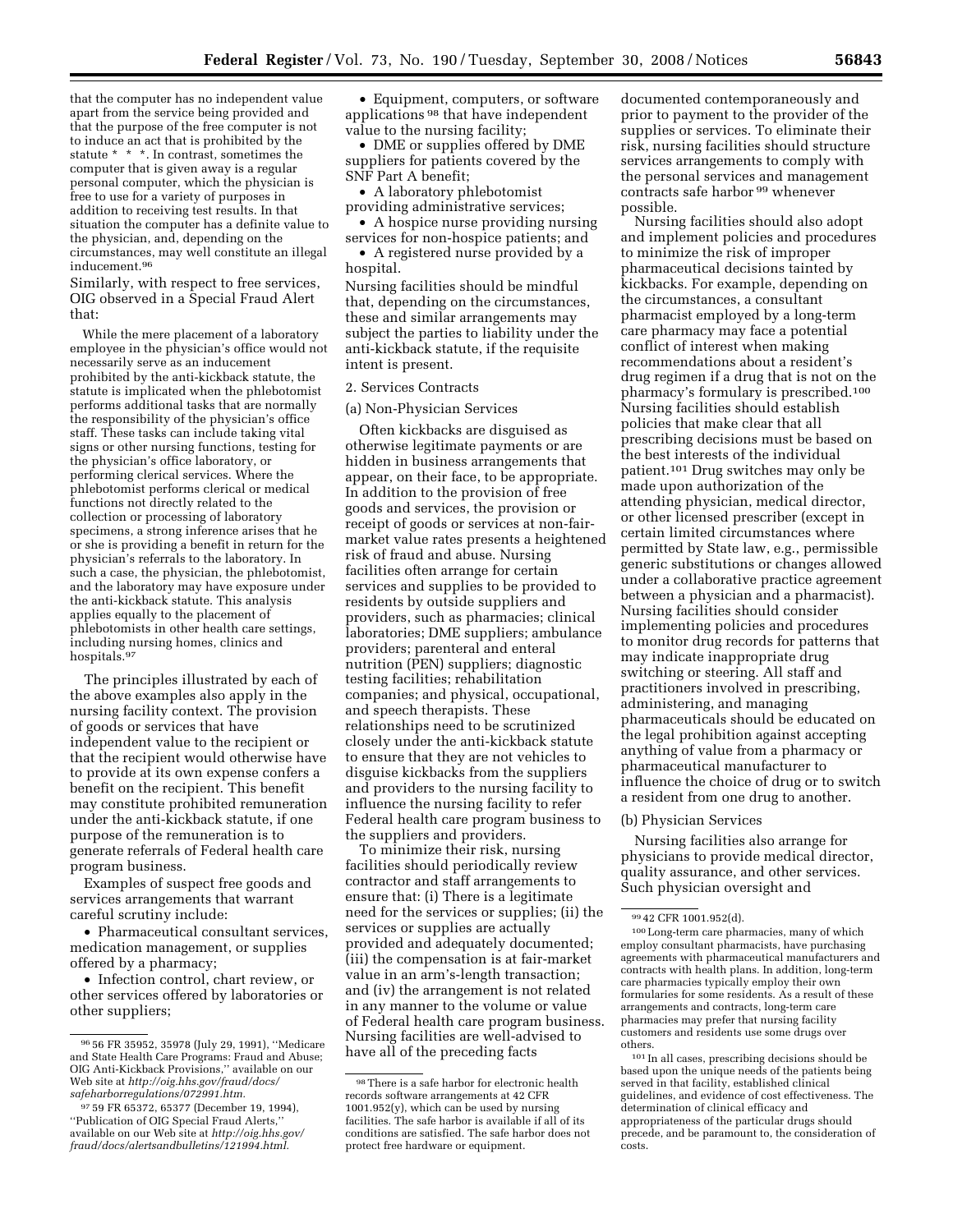involvement at the nursing facility contributes to the quality of care furnished to the residents. These physicians, however, may also be in a position to generate Federal health care program business for the nursing facility. For instance, these physicians may refer patients for admission. They may order items and services that result in an increased RUG or that are billable separately by the nursing facility. Physician arrangements need to be closely monitored to ensure that they are not vehicles to pay physicians for referrals. As with other services contracts, nursing facilities should periodically review these arrangements to ensure that: (i) There is a legitimate need for the services; (ii) the services are provided; (iii) the compensation is at fair-market value in an arm's-length transaction; and (iv) the arrangement is not related in any manner to the volume or value of Federal health care program business. In addition, prudent nursing facilities will maintain contemporaneous documentation of the arrangement, including, for example, the compensation terms, time logs or other accounts of services rendered, and the basis for determining compensation. Prudent facilities will also take steps to ensure that they have not engaged more medical directors or other physicians than necessary for legitimate business purposes. They will also ensure that

compensation is commensurate with the skill level and experience reasonably necessary to perform the contracted services. To eliminate their risk, nursing facilities should structure services arrangements to comply with the personal services and management contracts safe harbor 102 whenever possible.

#### 3. Discounts

### (a) Price Reductions

Public policy favors open and legitimate price competition in health care. Thus, the anti-kickback statute contains an exception for discounts offered to customers that submit claims to the Federal health care programs, if the discounts are properly disclosed and accurately reported. However, to qualify for the exception, the discount must be in the form of a reduction in the price of the good or service based on an arm'slength transaction. In other words, the exception covers only reductions in the product's or service's price.

In conducting business, nursing facilities routinely purchase items and services reimbursable by Federal health care programs. Therefore, they should

familiarize themselves with the discount safe harbor at 42 CFR 1001.952(h). In particular, nursing facilities should ensure that all discounts—including any rebates—are properly disclosed and accurately reflected on their cost reports (and in any claims as appropriate) filed with a Federal program. In addition, some nursing facilities purchase products through group purchasing organizations (GPO) to which they belong. Any discounts received from vendors who sell their products under a GPO contract should be properly disclosed and accurately reported on the nursing facility's cost reports. Although there is a safe harbor for administrative fees paid by a vendor to a GPO,<sup>103</sup> that safe harbor does not protect discounts provided by a vendor to purchasers of products.

#### (b) Swapping

Nursing facilities often obtain discounts from suppliers and providers on items and services that the nursing facilities purchase for their own account. In negotiating arrangements with suppliers and providers, a nursing facility should be careful that there is no link or connection, explicit or implicit, between discounts offered or solicited for business that the nursing facility pays for and the nursing facility's referral of business billable by the supplier or provider directly to Medicare or another Federal health care program. For example, nursing facilities should not engage in ''swapping'' arrangements by accepting a low price from a supplier or provider on an item or service covered by the nursing facility's Part A per diem payment in exchange for the nursing facility referring to the supplier or provider other Federal health care program business, such as Part B business excluded from consolidated billing, that the supplier or provider can bill directly to a Federal health care program. Such ''swapping'' arrangements implicate the anti-kickback statute and are not protected by the discount safe harbor. Nursing facility arrangements with clinical laboratories, DME suppliers, and ambulance providers are some examples of arrangements that may be prone to ''swapping'' problems.

As we have previously explained in other guidance,104 the size of a discount

is not determinative of an anti-kickback statute violation. Rather, the appropriate question to ask is whether the discount is tied or linked, directly or indirectly, to referrals of other Federal health care program business. When evaluating whether an improper connection exists between a discount offered to a nursing facility and referrals of Federal health care program business billed by a supplier or provider, suspect arrangements include below-cost arrangements or arrangements at prices lower than the prices offered by the supplier or provider to other customers with similar volumes of business, but without Federal health care program referrals. Other suspect practices include, but are not limited to, discounts that are coupled with exclusive provider agreements and discounts or other pricing schemes made in conjunction with explicit or implicit agreements to refer other facility business. In sum, if any direct or indirect link exists between a price offered by a supplier or provider to a nursing facility for items or services that the nursing facility pays for out-ofpocket and referrals of Federal business for which the supplier or provider can bill a Federal health care program, the anti-kickback statute is implicated.

### 4. Hospices

Hospice services for terminally ill patients are typically provided in the patients' homes. In some cases, however, a nursing facility is the patient's home. In such cases, nursing facilities often arrange for the provision of hospice services in the nursing facility if the resident meets the hospice eligibility criteria and elects the hospice benefit. These arrangements pose several fraud and abuse risks. For example, to induce referrals, a hospice may offer a nursing facility remuneration in the form of free nursing services for non-hospice patients; additional room and board payments; 105 or inflated payments for providing hospice services to the

105The Medicare reimbursement rate for routine hospice services provided in a nursing facility does not include room and board expenses, so payment for room and board may be the responsibility of the patient. CMS, "Medicare Benefit Policy Manual, Pub. No. 100–02, chapter 9, section 20.3, available on CMS's Web site at *http://www.cms.hhs.gov/ Manuals/IOM/list.asp*. For Medicaid patients, the State will pay the hospice at least 95 percent of the State's Medicaid daily nursing facility rate, and the hospice is then responsible for paying the nursing facility for the beneficiary's room and board. Section 1902(a)(13)(B) of the Act (42 U.S.C. 1396a(a)(13)(B)).

<sup>102</sup> 42 CFR 1001.952(d).

<sup>103</sup> 42 CFR 1001.952(j).

<sup>104</sup>*See, e.g.*, OIG's September 22, 1999, letter regarding ''Discount Arrangements Between Clinical Laboratories and SNFs'' (referencing OIG Advisory Opinion No. 99–2 issued February 26, 1999), available on our Web site at *http:// oig.hhs.gov/fraud/docs/safeharborregulations/ rs.htm*; 56 FR 35952 at the preamble (July 29, 1991),

<sup>&#</sup>x27;'Medicare and State Health Care Programs: Fraud and Abuse; OIG Anti-Kickback Provisions,'' available on our Web site at *http://oig.hhs.gov/ fraud/docs/safeharborregulations/072991.htm*.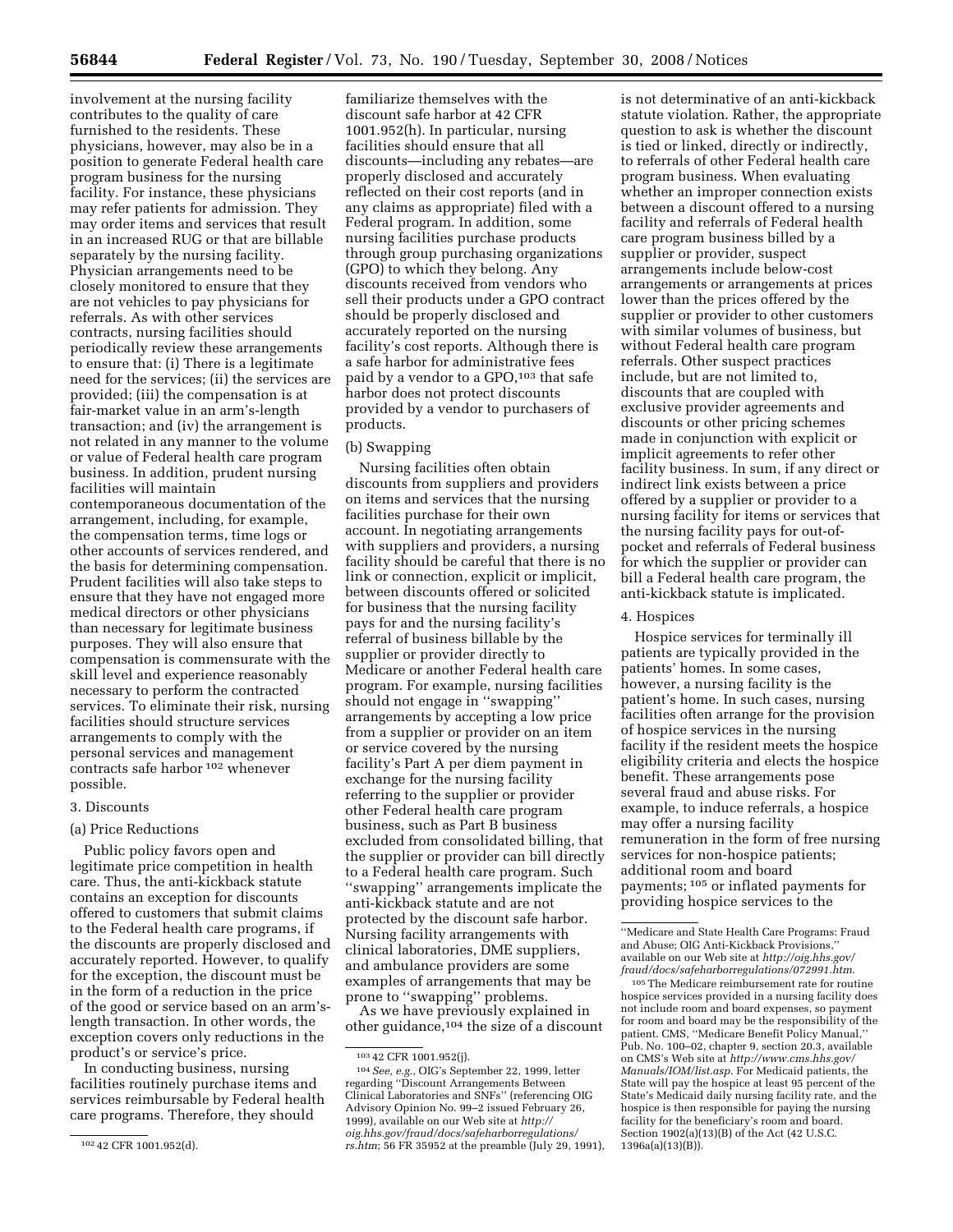hospice's patients.<sup>106</sup> Nursing facilities should be mindful that requesting or accepting remuneration from a hospice may subject the nursing facility and the hospice to liability under the antikickback statute if the remuneration might influence the nursing facility's decision to do business with the hospice.107

Some of the practices that are suspect under the anti-kickback statute include:

• A hospice offering free goods or goods at below-fair-market value to induce a nursing facility to refer patients to the hospice;

• A hospice paying room and board payments to the nursing facility in excess of what the nursing facility would have received directly from Medicaid had the patient not been enrolled in hospice. Any additional payment must represent the fair-market value of additional services actually provided to that patient that are not included in the Medicaid daily rate;

• A hospice paying amounts to the nursing facility for additional services that Medicaid considers to be included in its room and board payment to the hospice;

• A hospice paying above fair-market value for additional services that Medicaid does not consider to be included in its room and board payment to the nursing facility;

• A hospice referring its patients to a nursing facility to induce the nursing facility to refer its patients to the hospice;

• A hospice providing free (or belowfair-market value) care to nursing facility patients, for whom the nursing facility is receiving Medicare payment under the SNF benefit, with the expectation that after the patient exhausts the SNF benefit, the patient will receive hospice services from that hospice; and

• A hospice providing staff at its expense to the nursing facility.

For additional guidance on arrangements with hospices, nursing facilities should review OIG's Special Fraud Alert on Nursing Home

Arrangements with Hospices.108 Whenever possible, nursing facilities should structure their relationships with hospices to fit in a safe harbor, such as the personal services and management contracts safe harbor.109

#### 5. Reserved Bed Payments

Sometimes hospitals enter into reserved bed arrangements with nursing facilities to receive guaranteed or priority placement for their discharged patients.110 Under some reserved bed arrangements, hospitals provide remuneration to nursing facilities to keep certain beds available and open. These arrangements could be problematic under the anti-kickback statute if one purpose of the remuneration is to induce referrals of Federal health care program business from the nursing facility to the hospital.111 Payments should not be determined in any manner that reflects the volume or value of existing or potential referrals of Federal health care program business from the nursing facility to the hospital. Examples of some reserved bed payments that may give rise to an inference that the arrangement is connected to referrals include: (1) Payments that result in double-dipping by the nursing facility (*e.g.*, sham payments for beds that are actually occupied or for which the facility is otherwise receiving reimbursement); (2) payments for more beds than the hospital legitimately needs; and (3) excessive payments (*e.g.*, payments that exceed the nursing facility's actual costs of holding a bed or the actual revenues a facility reasonably

*hospice.pdf*. 109 42 CFR 1001.952(d). 110The Provider Reimbursement Manual provides as follows:

Providers are permitted to enter into reserved bed agreements, as long as the terms of that agreement do not violate the provisions of the statute and regulations which govern provider agreements, which (1) prohibit a provider from charging the beneficiary or other party for covered services; (2) prohibit a provider from discriminating against Medicare beneficiaries, as a class, in admission policies; or (3) prohibit certain types of payments in connection with referring patients for covered services. A provider may jeopardize its provider agreement or incur other penalties if it enters into a reserved bed agreement that violates these requirements.

CMS, ''Provider Reimbursement Manual,'' Pub. No. 15–1, pt. 1, ch. 21, section 2105.3(D), available on CMS's Web site at *http://www.cms.hhs.gov/ Manuals/PBM*.

111Nursing facilities should be mindful that conditioning the offer of reserved beds specifically on referrals of Federal health care program beneficiaries by the hospital to the nursing facility would raise concerns under the anti-kickback statute, even if no payments were made.

stands to forfeit by holding a bed given the facility's occupancy rate and patient acuity mix). Reserved bed arrangements should be entered into only when there is a bona fide need to have the arrangement in place. Reserved bed arrangements should serve the limited purpose of securing needed beds, not future referrals.

## *D. Other Risk Areas*

## 1. Physician Self-Referrals

Nursing facilities should familiarize themselves with the physician selfreferral law (section 1877 of the Act), 112 commonly known as the ''Stark'' law. The physician self-referral law prohibits entities that furnish ''designated health services'' (DHS) from submitting—and Medicare from paying—claims for DHS if the referral for the DHS comes from a physician with whom the entity has a prohibited financial relationship. This is true even if the prohibited financial relationship is the result of inadvertence or error. Violations can result in refunding of the prohibited payment and, in cases of knowing violations, CMPs, and exclusion from the Federal health care programs. Knowing violations of the physician self-referral law can also form the basis for liability under the False Claims Act.

Nursing facility services, including SNF services covered by the Part A PPS payment, are not DHS for purposes of the physician self-referral law. However, laboratory services, physical therapy services, and occupational therapy services are among the DHS covered by the statute.113 Nursing facilities that bill Part B for laboratory services, physical therapy services, occupational therapy services, or other DHS pursuant to the consolidated billing rules are considered entities that furnish DHS.114 Accordingly, nursing facilities should review all financial relationships with physicians who refer or order such services to ensure compliance with the physician self-referral law.

When analyzing potential physician self-referral situations, the following three-part inquiry is useful:

• Is there a referral (including, but not limited to, ordering a service for a resident) from a physician for a designated health service? If not, there

<sup>106</sup>Under the regulations at 42 CFR 418.80, hospices must generally furnish substantially all of the core hospice service themselves. Hospices are permitted to furnish non-core services under arrangements with other providers or suppliers, including nursing facilities. 42 CFR 418.56; CMS, ''State Operations Manual,'' Pub. No. 100–07, chapter 2, section 2082C, available on CMS's Web site at *http://www.cms.hhs.gov/Manuals/IOM/ list.asp*.

<sup>107</sup>Under certain circumstances, a nursing facility that knowingly refers to hospice patients who do not qualify for the hospice benefit may be liable for the submission of false claims. The Medicare hospice eligibility criteria are found at 42 CFR 418.20.

<sup>108</sup>OIG Special Fraud Alert on Fraud and Abuse in Nursing Home Arrangements With Hospices, March 1998, available on our Web site at *http:// oig.hhs.gov/fraud/docs/alertsandbulletins/* 

<sup>112</sup> 42 U.S.C. 1395nn.

<sup>113</sup>The complete list of DHS is found at section 1877(h)(6) of the Act (42 U.S.C. 1395nn(h)(6)) and 42 CFR 411.351.

<sup>114</sup>*See* 66 FR 856, 923 (January 4, 2001), ''Medicare and Medicaid Programs; Physicians' Referrals to Health Care Entities With Which They Have Financial Relationships; Final Rule,'' available on CMS's Web site at *http:// www.cms.hhs.gov/PhysicianSelfReferral/ Downloads/66FR856.pdf*.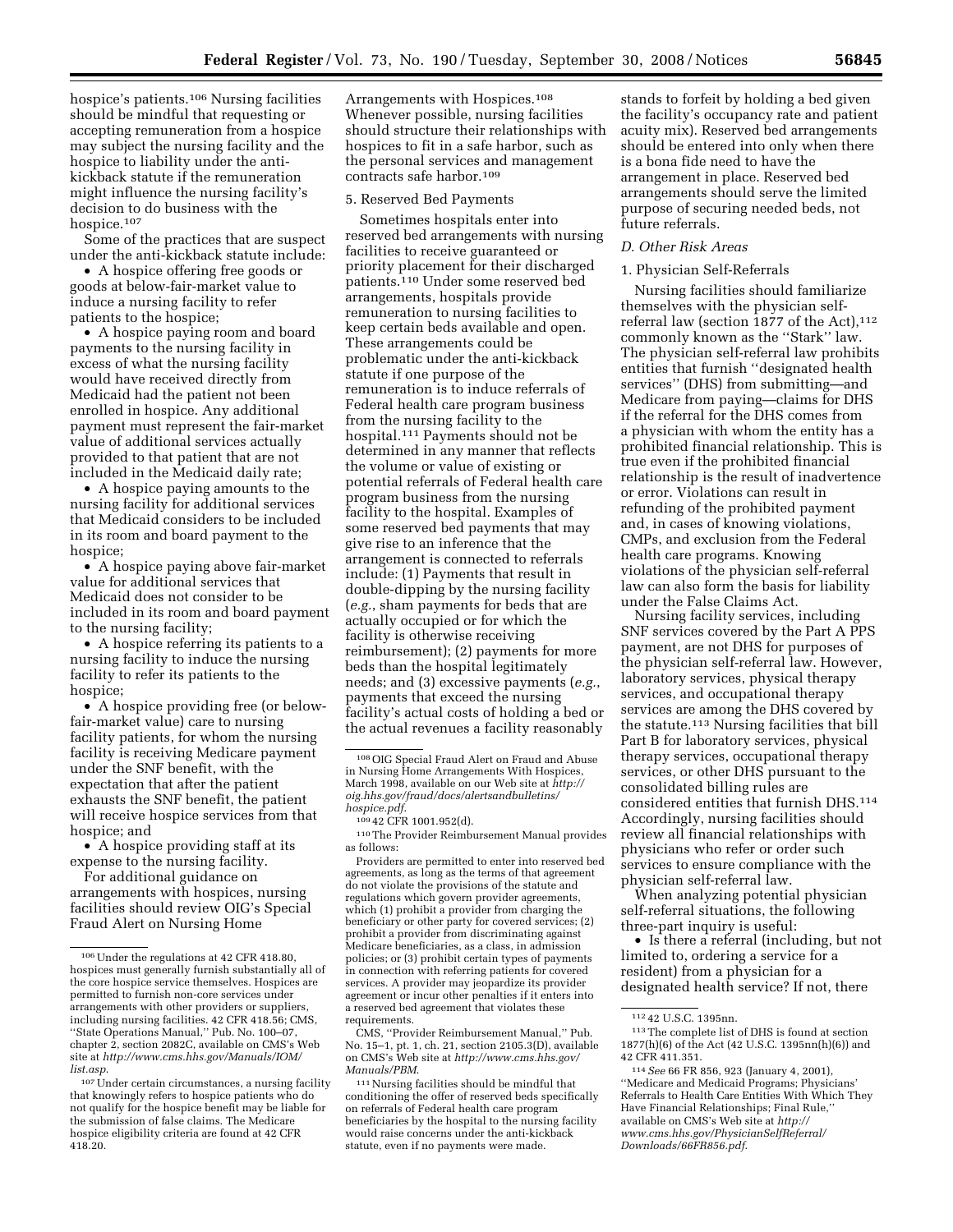is no physician self-referral issue. If yes, then the next inquiry is:

• Does the physician (or an immediate family member) have a direct or indirect financial relationship with the nursing facility? A financial relationship can be created by ownership, investment, or compensation; it need not relate to the furnishing of DHS. If there is no financial relationship, there is no physician self-referral issue. If there is a financial relationship, the next inquiry is:

• Does the financial relationship fit in an exception? If not, the statute is violated.

Detailed regulations regarding the italicized terms are set forth at 42 CFR 411.351 through 411.361 (substantial additional explanatory material appears in preambles to the final regulations: 66 FR 856 (January 4, 2001), 69 FR 16054 (March 26, 2004), 72 FR 51012 (September 5, 2007), and 73 FR 48434 (August 19, 2008)).115

Nursing facilities should pay particular attention to their relationships with attending physicians who treat residents and with physicians who are nursing facility owners, investors, medical directors, or consultants. The statutory and regulatory exceptions are key to compliance with the physician selfreferral law. Exceptions exist for many common types of arrangements.116 To fit in an exception, an arrangement must squarely meet all of the conditions set forth in the exception. Importantly, it is the actual relationship between the parties, and not merely the paperwork, that must fit in an exception. Unlike the anti-kickback safe harbors, which are voluntary, fitting in an exception is mandatory under the physician selfreferral law. Compliance with a physician self-referral law exception does not immunize an arrangement under the anti-kickback statute. Therefore, arrangements that implicate the physician self-referral law should also be analyzed under the antikickback statute.

In addition to reviewing particular arrangements, nursing facilities can implement several systemic measures to guard against violations. First, many of the potentially applicable exceptions require written, signed agreements between the parties. Nursing facilities should enter into appropriate written agreements with physicians. In addition, nursing facilities should

review their contracting processes to ensure that they obtain and maintain signed agreements covering all time periods for which an arrangement is in place. Second, many exceptions require fair-market value compensation for items and services actually needed and rendered. Thus, nursing facilities should have appropriate processes for making and documenting reasonable, consistent, and objective determinations of fair-market value and for ensuring that needed items and services are furnished or rendered. Nursing facilities should also implement systems to track non-monetary compensation provided annually to referring physicians (such as free parking or gifts) and ensure that such compensation does not exceed limits set forth in the physician selfreferral regulations.

Further information about the physician self-referral law and applicable regulations can be found on CMS's Web site at *http:// www.cms.hhs.gov/ PhysicianSelfReferral/.* Information regarding CMS's physician self-referral advisory opinion process can be found at *http://www.cms.hhs.gov/Physician SelfReferral/07*\_*advisory*\_*opinions.asp# TopOfPage*.

## 2. Anti-Supplementation

As a condition of its Medicare provider agreement and under applicable Medicaid regulations and a criminal provision precluding supplementation of Medicaid payment rates, a nursing facility must accept the applicable Medicare or Medicaid payment (including any beneficiary coinsurance or copayments authorized under those programs), respectively, for covered items and services as the complete payment.117 For covered items and services, a nursing facility may not charge a Medicare or Medicaid beneficiary, or another person in lieu of the beneficiary, any amount in addition to what is otherwise required to be paid under Medicare or Medicaid (*i.e.*, a costsharing amount). For example, an SNF may not condition acceptance of a beneficiary from a hospital upon receiving payment from the hospital or the beneficiary's family in an amount greater than the SNF would receive under the PPS. For Medicare and Medicaid beneficiaries, a nursing facility may not accept supplemental payments, including, but not limited to, cash and free or discounted items and services, from a hospital or other source

merely because the nursing facility considers the Medicare or Medicaid payment to be inadequate (although a nursing facility may accept donations unrelated to the care of specific patients). The supplemental payment would be a prohibited charge imposed by the nursing facility on another party for services that are already covered by Medicare or Medicaid.118

#### 3. Medicare Part D

Medicare Part D extends voluntary prescription drug coverage to all Medicare beneficiaries,<sup>119</sup> including individuals who reside in nursing facilities. Like all Medicare beneficiaries, nursing facility residents who decide to enroll in Part D have the right to choose their Part D plans.120 Part D plans offer a variety of drug formularies and have arrangements with a variety of pharmacies to dispense drugs to the plan's enrollees. Nursing facilities also enter into arrangements with pharmacies to dispense drugs. Typically, these are exclusive or semiexclusive arrangements designed to ease administrative burdens and coordinate accurate administration of drugs to residents. When a resident is selecting a particular Part D plan, it may be that the Part D plan that best satisfies a beneficiary's needs does not have an arrangement with the nursing facility's pharmacy. CMS has stated that it expects nursing facilities ''to work with their current pharmacies to assure that they recognize the Part D plans chosen by that facility's Medicare beneficiaries, or, in the alternative, to add additional pharmacies to achieve that objective.'' 121 CMS also suggests that a nursing facility ''could contract exclusively with another pharmacy that contracts more broadly with Part D plans.'' 122

CMS has explained that ''[n]ursing homes may, and are encouraged to, provide information and education to residents on all available Part D plans.'' 123 When educating residents,

121*See* CMS Survey and Certification Group's May 11, 2006, letter to State Survey Agency Directors, available on CMS's Web site at *http:// www.cms.hhs.gov/SurveyCertificationGenInfo/ downloads/SCLetter06–16.pdf.* This letter communicates CMS's current guidance on these Part D issues. As the Part D program evolves, nursing facilities should keep current with any guidance issued by CMS and conform their policies and procedures accordingly.

<sup>115</sup>Available on CMS's Web site at *http:// www.cms.hhs.gov/PhysicianSelfReferral/*. 116Section 1877(b)–(e) of the Act (42 U.S.C.

<sup>1395</sup>nn(b)–(e)). *See also* 42 CFR 411.351–.357.

<sup>117</sup>Section 1866(a) of the Act (42 U.S.C. 1395cc(a)); 42 CFR 489.20; section 1128B(d) of the Act (42 U.S.C. 1320a–7b(d)); 42 CFR 447.15; 42 CFR 483.12(d)(3).

<sup>118</sup>*See id.; see also* CMS, ''Skilled Nursing Facility Manual,'' Pub. No. 12, chapter 3, sections 317 and 318, available on CMS's Web site at *http://www.cms.hhs.gov/Manuals/PBM/list.asp.*  119Section 1860D–1 of the Act (42 U.S.C. 1395w–

<sup>101).</sup>  120 *Id.* 

<sup>122</sup> *Id.* 

<sup>123</sup> *Id.*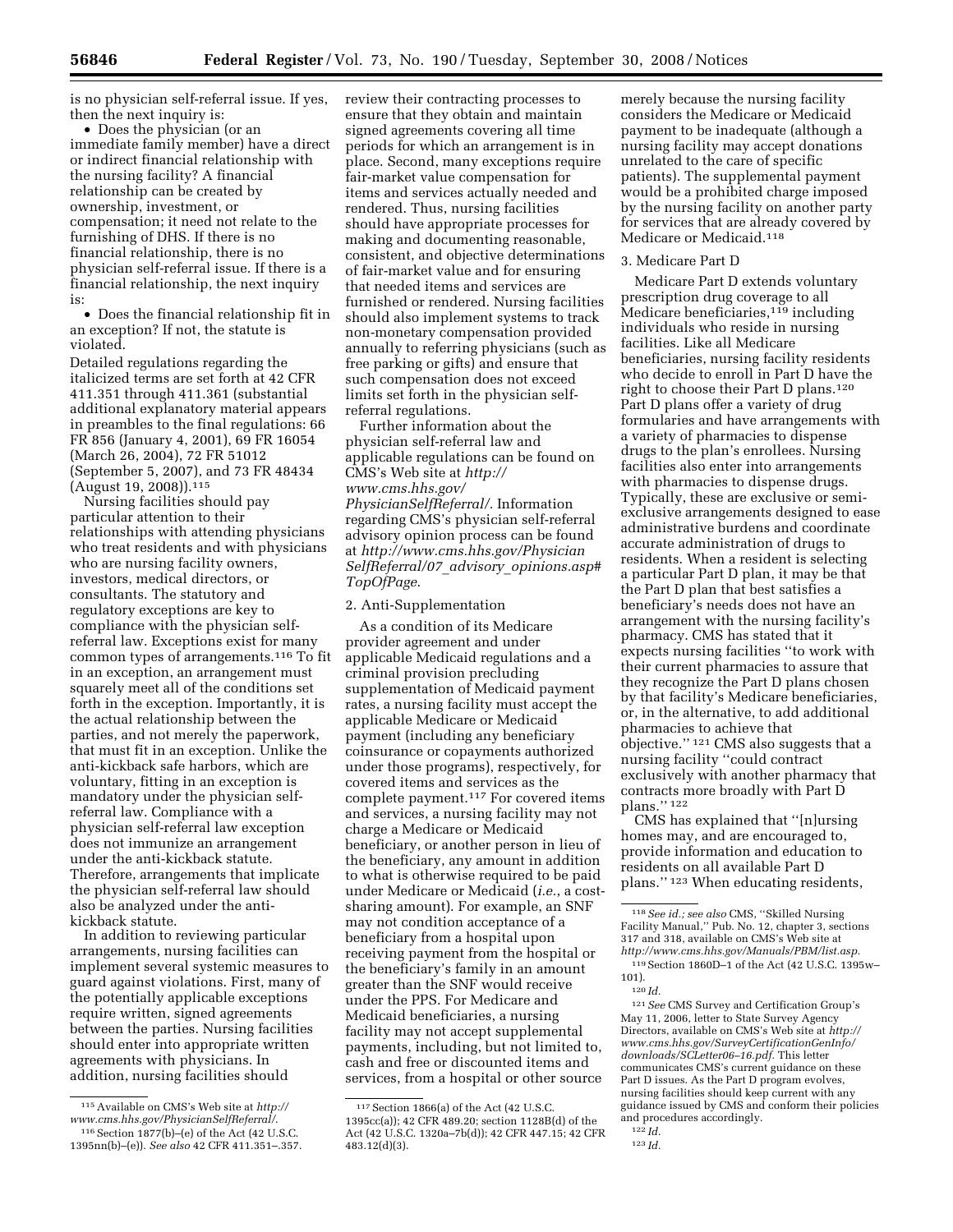nursing facilities should ensure that the information provided is complete and objective. It may be helpful for nursing facilities to walk residents through the important details of the plans available to the residents, including items such as premium and cost-sharing structures, and to discuss the extent to which each plan does, or does not, provide coverage of the resident's medications. Nursing facilities must be particularly careful, however, not to act in ways that would frustrate a beneficiary's freedom of choice in choosing a Part D plan. As stated by CMS, ''[u]nder no circumstances should a nursing home require, request, coach or steer any resident to select or change a plan for any reason,'' nor should it ''knowingly and/or willingly allow the pharmacy servicing the nursing home'' to do the same.124 Providing residents with complete and objective information about all of the plans available to the residents helps reduce the risk that efforts to educate residents will lead to steering.

Nursing facilities and their employees and contractors should not accept any payments from any plan or pharmacy to influence a beneficiary to select a particular plan. Beneficiary freedom of choice in choosing a Part D Plan is ensured by section 1860D–1 of the Act.125 Nursing facilities may not limit this choice in the Part D program.

#### *E. HIPAA Privacy and Security Rules*

As of April 14, 2003, all nursing facilities that conduct electronic transactions governed by HIPAA are required to comply with the Privacy Rule adopted under HIPAA.126 Generally, the HIPAA Privacy Rule addresses the use and disclosure of individuals' personally identifiable health information (called ''protected health information'' or ''PHI'') by covered nursing facilities and other covered entities. The Privacy Rule also covers individuals' rights to understand and control how their health information is used. The Privacy Rule also requires nursing facilities to disclose PHI to the individual who is the subject of the PHI or to the Secretary of the Department of Health and Human Services under certain circumstances. The Privacy Rule and helpful

information about how it applies can be found on the Web site of the Department's Office for Civil Rights (OCR).127 Questions about the Privacy Rule should be submitted to OCR.128

The Privacy Rule gives covered nursing facilities and other covered entities some flexibility to create their own privacy procedures. Each nursing facility should make sure that it is compliant with all applicable provisions of the Privacy Rule, including standards for the use and disclosure of PHI with and without patient authorization and the provisions pertaining to permitted and required disclosures.

The HIPAA Security Rule specifies a series of administrative, technical, and physical security safeguards for covered entities to ensure the confidentiality of electronic PHI.129 Nursing facilities that are covered entities were required to be compliant with the Security Rule by April 20, 2005. The Security Rule requirements are flexible and scalable, which allows each covered entity to tailor its approach to compliance based on its own unique circumstances. Covered entities may consider their organization and capabilities, as well as costs, in designing their security plans and procedures. Questions about the HIPAA Security Rule should be submitted to CMS.130

#### **IV. Other Compliance Considerations**

### *A. An Ethical Culture*

As laid out in the 2000 Nursing Facility CPG, it is important for a nursing facility to have an organizational culture that promotes compliance. OIG commends nursing facilities that have adopted a code of conduct that details the fundamental principles, values, and framework for action within the organization, and that articulates the organization's commitment to compliance. OIG encourages those facilities that have not yet adopted codes of conduct to do so.

In addition to codes of conduct, an organization can adopt other measures to express its commitment to compliance. First, and foremost, a nursing facility's leadership should foster an organizational culture that values, and even rewards, the

prevention, detection, and resolution of quality of care and compliance problems. Good compliance practices may include the development of a mechanism, such as a ''dashboard,'' 131 designed to communicate effectively appropriate compliance and performance-related information to a nursing facility's board of directors and senior officers. The dashboard or other communication tool should include quality of care information. Further information and resources about quality of care dashboards are available on our Web site.132

When communication tools such as dashboards are properly implemented and include quality of care information, the directors and senior officers can, among other things: (1) Demonstrate a commitment to quality of care and foster an organization-wide culture that values quality of care; (2) improve the facility's quality of care through increased awareness of and involvement in the oversight of quality of care issues; and (3) track and trend quality of care data (*e.g.*, State agency survey results, outcome care and delivery data, and staff retention and turnover data) to identify potential quality of care problems, identify areas in which the organization is providing high quality of care, and measure progress on quality of care initiatives. Each dashboard should be tailored to meet the specific needs and sophistication of the implementing nursing facility, its board members, and senior officers. OIG views the use of dashboards, and similar tools, as a helpful compliance practice that can lead to improved quality of care and assist the board members and senior officers in fulfilling, respectively, their oversight and management responsibilities.

In summary, the nursing facility should endeavor to develop a culture that values compliance from the top down and fosters compliance from the bottom up. Such an organizational culture is the foundation of an effective compliance program.

<sup>124</sup> *Id.* 

<sup>125</sup> 42 U.S.C. 1395w–101.

<sup>126</sup> 45 CFR parts 160 and 164, subparts A and E; available at *http://www.hhs.gov/ocr/hipaa/ finalreg.html.* In addition to the HIPAA Privacy and Security Rules, facilities should also take steps to adhere to the privacy and confidentiality requirements for residents' personal and clinical records, 42 CFR 483.10(e), and any applicable State privacy laws.

<sup>127</sup>OCR, ''HHS—Office of Civil Rights—HIPAA,'' available at *http://www.hhs.gov/ocr/hipaa/.* 

<sup>128</sup>Nursing facilities can contact OCR by following the instructions on its Web site, available at *http://www.hhs.gov/ocr/contact.html*, or by calling the HIPAA toll-free number, (866) 627–7748.

<sup>129</sup> 45 CFR parts 160 and 164, subparts A and C, available on CMS's Web site at *http://www.cms.gov/ SecurityStandard/02*\_*Regulations.asp.* 

<sup>130</sup>Nursing facilities can contact CMS by following the instructions on its Web site, *http:// www.cms.hhs.gov/HIPAAGenInfo/.* 

<sup>131</sup>Much like the dashboard of a car, a ''dashboard'' is an instrument that provides the recipient with a user-friendly (*i.e.*, presented in an appropriate context) snapshot of the key pieces of information needed by the recipient to oversee and manage effectively the operation of an organization and forestall potential problems, while avoiding information overload.

<sup>132</sup>*See, e.g.*, OIG, ''Driving for Quality in Long-Term Care: A Board of Director's Dashboard— Government-Industry Roundtable,'' available on our Web site at *http://oig.hhs.gov/fraud/docs/ complianceguidance/Roundtable013007.pdf.*